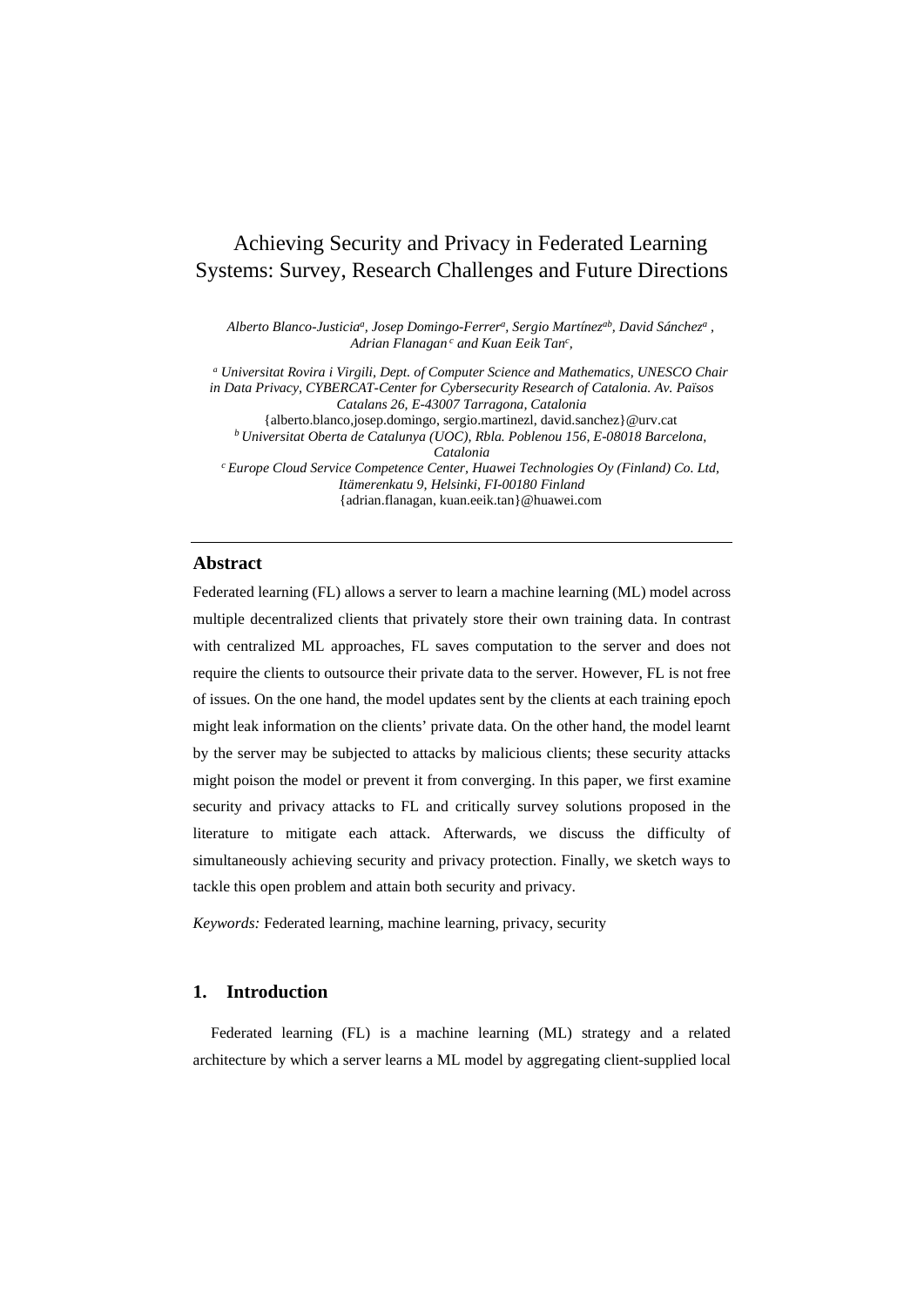models that are trained on the clients' private data. Federated learning was presented in (McMahan et al., 2017) *as the learning task solved by a loose federation of participants devices, which are coordinated by a central server*. More in detail, in each training epoch, the server sends the current model to the clients, who return to the server a model update based on their respective private data sets; the server then aggregates the received updates and updates the central model accordingly. The process is repeated indefinitely, or while the model changes from epoch to epoch, that is, until the model converges. Therefore, FL allows building an entire ML model without sharing the clients' data (which remain in their local devices), and by leveraging the computation capabilities of the clients' devices (thereby alleviating the load at the server). A number of industries including telecommunications (Flanagan et al., 2020), internet services (McMahan et al., 2017), social networks (Li et al., 2020) or healthcare (Xu and Wang, 2019) use FL for the creation and upgrade of models in ML processes. Use cases of federated learning include text prediction for smartphone keyboards (Bonawitz et al., 2019), speech recognition in intelligent assistants (Leroy et al., 2019) or video recommendations (Ammad-Ud-Din et al., 2019).

From a privacy perspective, federated learning fulfills several design principles stated in the privacy-by-design recommendations by ENISA (Danezis et al., 2015), since (1) only meaningful data are used to update the local models; (2) the clients' raw private data never leave their devices; and (3) model updates are *aggregates* of the client's data. This makes FL a more privacy-friendly approach to data analysis than the traditional approach based on centralized data collection and centralized model training. Regarding security, secure communication channels (SSL/TLS) are assumed to be used in all client-server communications. However, FL is still vulnerable to security and privacy attacks. Regarding security, FL is vulnerable to Byzantine attacks, which aim at preventing the model from converging, and to poisoning attacks, which aim at causing convergence to a wrong model (Bhagoji et al., 2019; Kairouz et al., 2019). Regarding privacy, it has been shown (see privacy attacks in (Kairouz et al., 2019)) that client-supplied models or updates can leak certain attributes from the client's private data (attribute inference attacks). Through these attacks, a malicious server can learn whether a particular data point has been used in the training process (membership attacks) or sample data points from the distribution of the data used during the training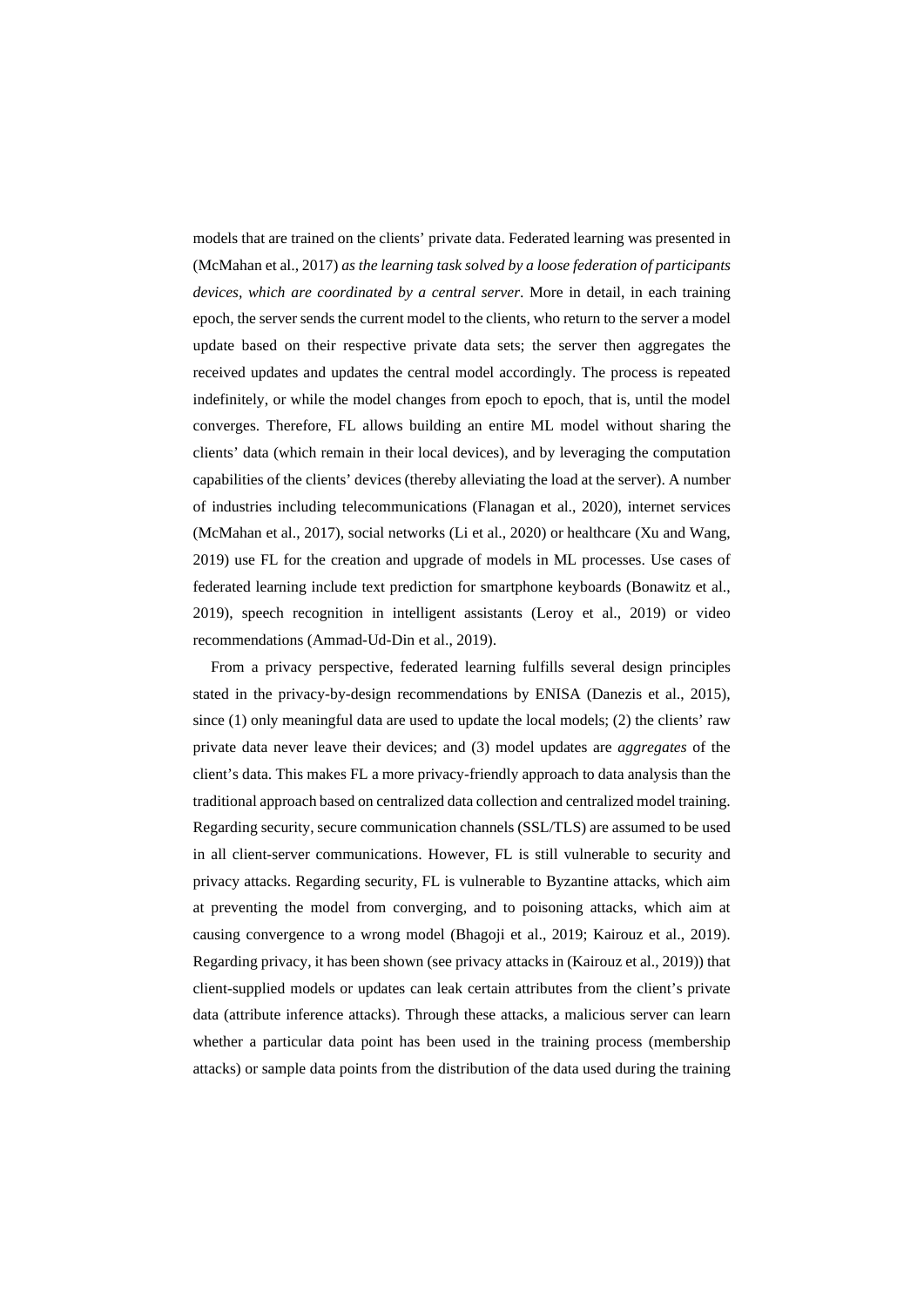process (reconstruction attacks). Some of these privacy attacks can even be orchestrated by other clients participating in the FL network.

In this paper, we survey the recent literature on mitigating security and privacy attacks. Our analysis includes a critical review of each solution and an empirical evaluation and comparison of the performance of security-enhancing methods. Moreover, unlike recent surveys (Kairouz et al., 2019) that deal with privacy and security issues independently, in this work we analyze the difficulties that arise when trying to satisfy both security (on the server side) and privacy (on the client side) at the same time. In this respect, we argue that the limitations of the current security- and privacy-enabling solutions make achieving both security and privacy protection an open problem. We conclude the survey by highlighting the outstanding research challenges inherent to this open problem and by sketching ways to achieve both types of protection.

The rest of paper is organized as follows. Section 2 introduces and formalizes the FL architecture. Section 3 depicts security threats to FL and surveys and empirically evaluates mitigation methods. Section 4 surveys privacy attacks to FL and reviews privacy-enhancing mechanisms. Section 5 discusses the difficulties that arise when attempting to make privacy protection for FL clients compatible with model security, and sketches solutions to simultaneously attain both types of protection. Finally, Section 6 gathers concluding remarks.

# <span id="page-2-0"></span>**2. Federated learning**

In a federated learning scenario (McMahan et al., 2017), a model manager initializes a learning model, such as a neural network, with parameters  $\theta^0$ , loss function L, epochs  $e$ , and learning rate  $\rho$ . Other hyper-parameters may apply, such as dropout rate, decay and momentum, but we restrict to stochastic gradient descent (SGD) (Bottou, 2010; Haykin, 2010), which is the core component on which most of today's learning algorithms rely, whether for training neural networks (Haykin, 2010), regression (Zhang, 2004), matrix factorization (Gemulla et al., 2011) or support vector machines (Zhang, 2004).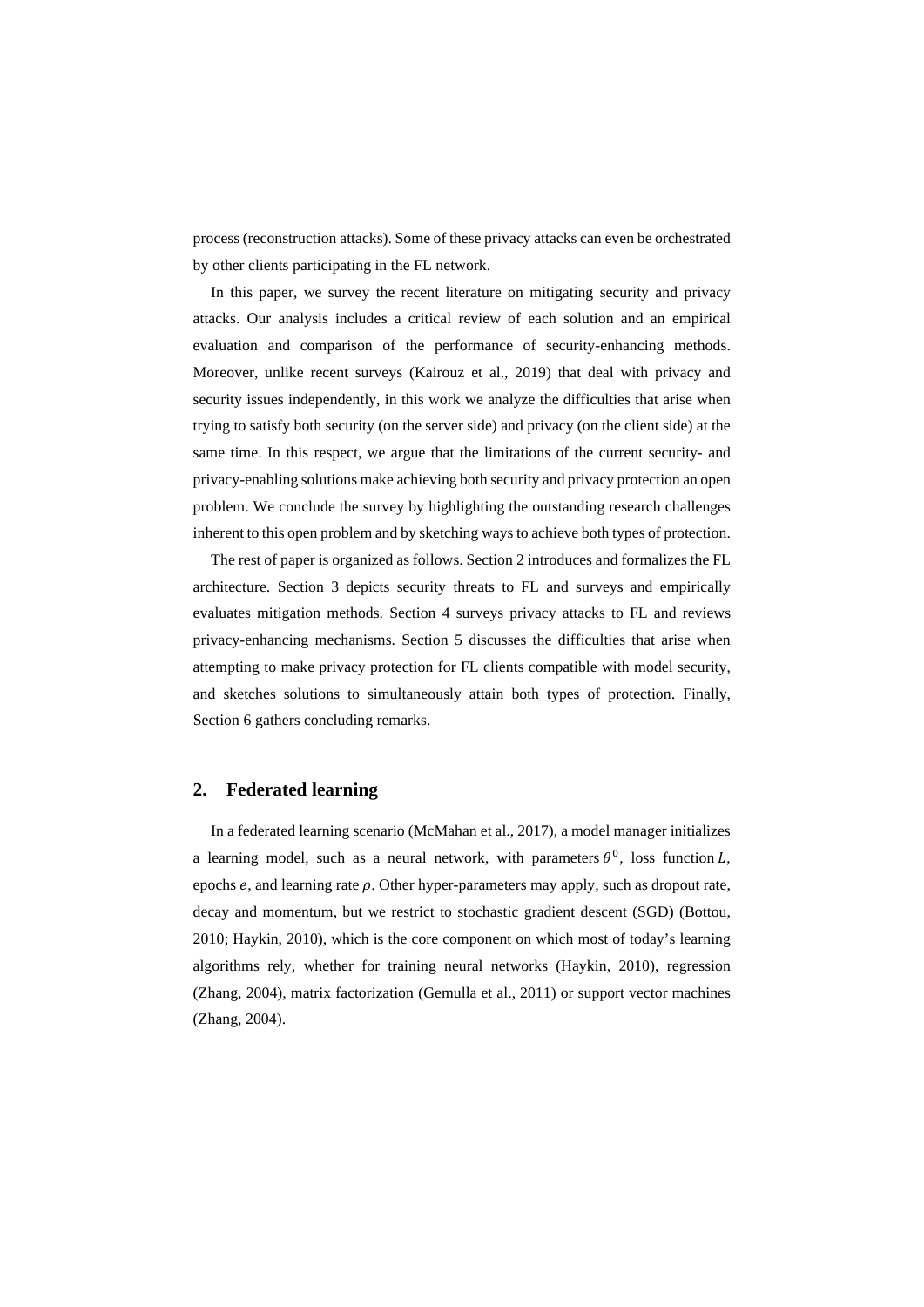The model manager may or may not pre-train the model with available public or private data already in her possession.



Figure 1. Federated learning architecture

Each of the  $m$  clients, whose devices are called clients or edge devices, has access to a data set  $D_u = \{x_i^u, y_i^u\}_{i=1}^{n_u}$  of size  $n_u$  that she does not share with the model manager, whose device is called server. The total size of the available data is  $n =$  $\sum_{u=1}^{m} n_u$ . The client devices train local models from the global model using their respective private data sets  $D_u$  and send the updates  $\delta_u^{t+1}$  to the model manager, who updates the global model  $\theta^{t+1}$  by averaging the updates, possibly subject to a parameter  $\eta$  which regulates the model substitution rate.

The typical algorithm for federated learning is formalized in Algorithm 1.

|  | ALGORITHM 1: FEDERATED LEARNING |  |
|--|---------------------------------|--|
|  |                                 |  |

|              | 1 Initialize model parameters $\theta^0$ and distribute them among                       |
|--------------|------------------------------------------------------------------------------------------|
|              | the clients                                                                              |
| $\mathbf{2}$ | For every round $t$ do                                                                   |
| 3            | For every client u do                                                                    |
| 4            | $\delta_u^t \leftarrow \frac{\rho}{n_u} \sum_i \nabla L(\{x_i^u, y_i^u\}, \theta^{t-1})$ |
| 5            | Collect client contributions $\delta_u^t$                                                |
| 6            | End for                                                                                  |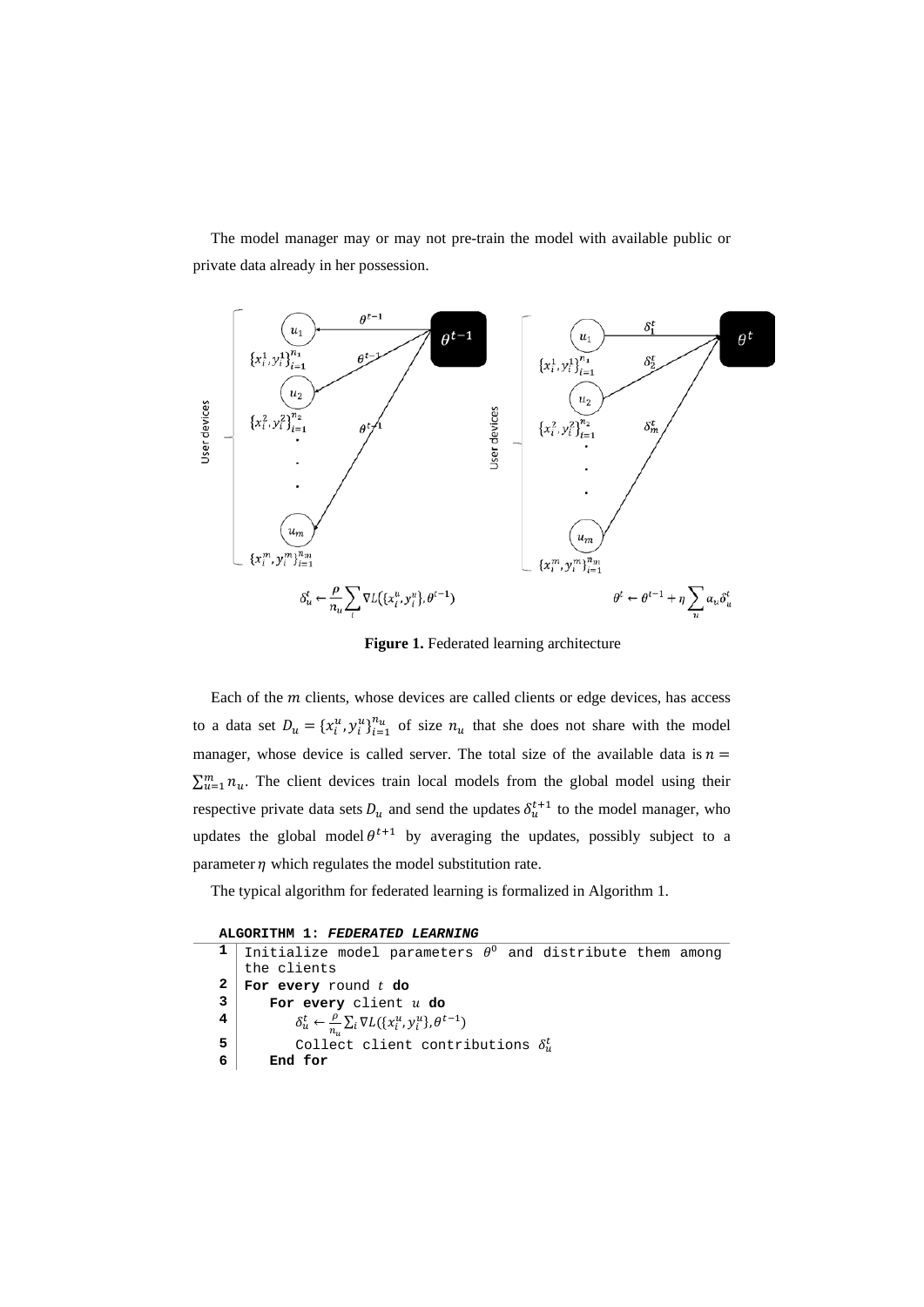```
\theta^t \leftarrow \theta^{t-1} + \eta \sum_u \alpha_u \delta_u^t8 Distribute \theta^t among clients
9 End for
```
Client selection (Line 3 of Algorithm 1) is often randomized, in such a way that only a random sample of clients is considered. Even in case no random sampling is explicitly performed, the nature of the architecture, in which edge devices are not always online, causes sampling to occur by default. The collection of local contributions (Line 5 of Algorithm 1) might be preceded by a gradient clipping procedure, which bounds the maximum and minimum possible changes to the model parameters.

Note that the server controls neither the private input of each client  $\{x_i^u, y_i^u\}_{i=1}^{n_u}$  nor the updates  $\delta_u^t$ , which opens a window of opportunity for potentially malicious clients.

# **3. Security attacks and countermeasures**

In this section, we discuss the security implications of federated learning. From Section [2,](#page-2-0) we consider a scenario where the data  $D$  are split into  $m$  shards  $D_u$ , each of them held by a client u. For each iteration t, each of the clients trains a local model  $\theta_u^t$ from the global model  $\theta^{t-1}$  and its local data shard. Then, they send their updates  $\delta_u^t$  =  $\theta^{t-1} - \theta_u^t$  to the FL server, or model manager, who aggregates the updates to produce an updated global model  $\theta^t = \theta^{t-1} + \sum_{u=1}^m \alpha_u \delta_u^t$ , with  $\alpha_u$  typically equal to  $\frac{1}{m}$ . Since a rational model manager has no interest in perturbing or damaging the resulting model, we assume throughout this section that the FL server is *honest* (or *honest-but-curious*), but does not have access to the client-held data shards. In contrast, clients may be *malicious* and can thus deviate from the protocol, typically by modifying either their data shard  $D_u$  or their updates  $\delta_u^t$ . Malicious clients can act on their own or collude with other malicious clients. Any deviation from the protocol, however, is "hidden in the crowd" during the aggregation phase, as all local updates are averaged.

As a first observation, we can see that the linear aggregation function (a weighted sum) is vulnerable to manipulation by clients. If a certain malicious client had access to the other clients' updates, the malicious client would be able to replace the global model trivially. Even if assuming that a malicious client can access all other peers'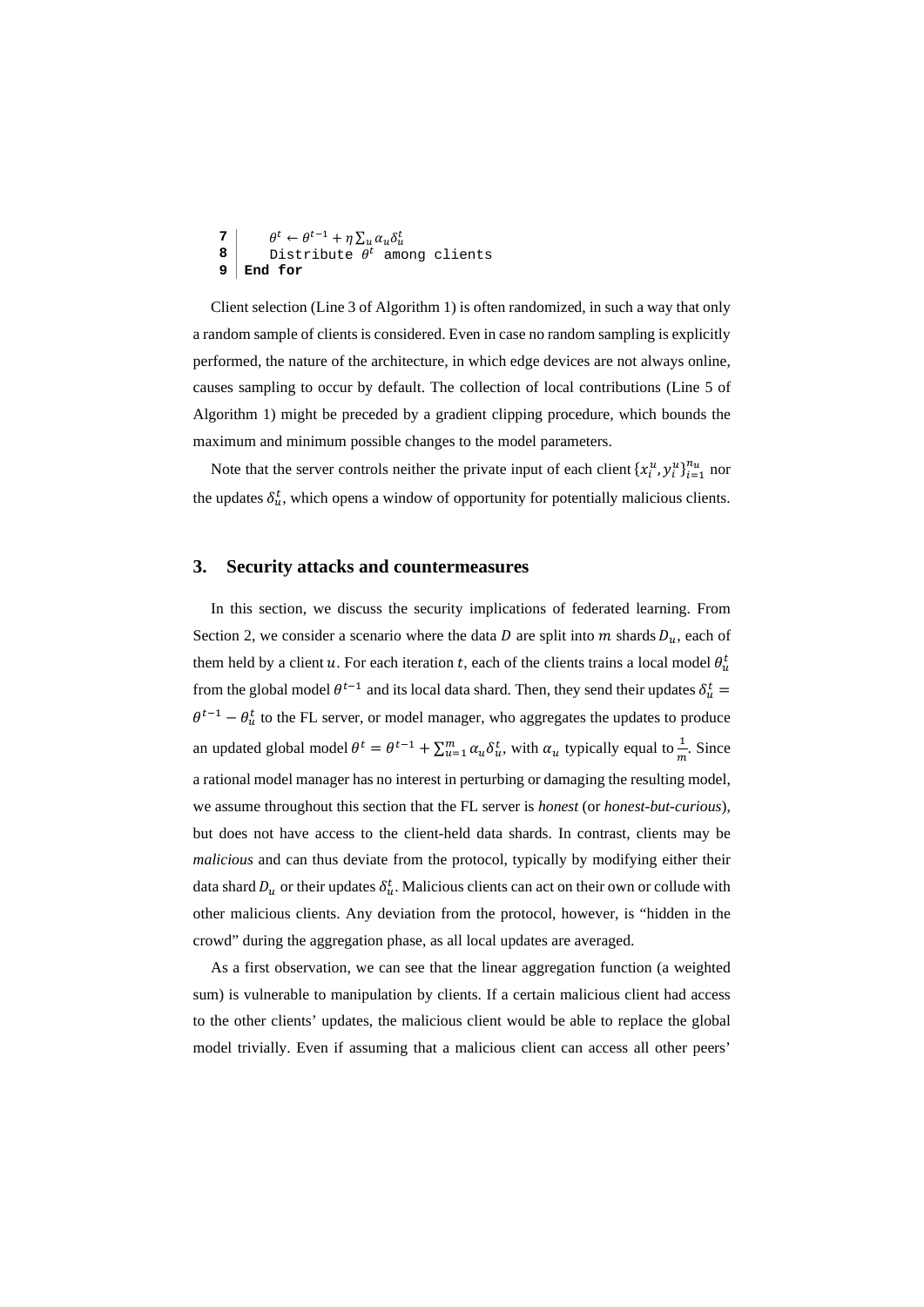updates may seem too strong, note that in the federated learning scenario (in which the global model  $\theta^t$  tends to converge to optimality) the differences between client updates from time t to time  $t + 1$  tend to 0. Therefore, a malicious client m can obtain a fairly good estimate of the value of the weighted sum of the contributions by other clients by simply subtracting her own contribution from the previous global model.

The observation that a single malicious client can influence the global model opens the possibility of conducting Byzantine attacks, in which the malicious client's aim is to prevent the model from converging, or model poisoning attacks, in which the attacker's aim is to make the model misinterpret some of the inputs.

The rest of this section analyses Byzantine and poisoning attacks in detail, as well as countermeasures proposed in recent literature.

# <span id="page-5-0"></span>*3.1 Byzantine attacks*

In a general sense, a Byzantine fault, from the Byzantine General's Problem, refers to the problem of reaching consensus in a distributed system. Problems to reach consensus may arise because of transmission errors between clients, attackers in the communication channels who modify the transmitted information, or malicious clients (Lamport et al., 1982).

The work in (Blanchard et al., 2017) studies the resilience to Byzantine attacks of distributed implementations of stochastic gradient descent, which is the building block of FL. This includes clients that, while not being necessarily malicious, submit defective updates to the server. These defective updates may originate from software bugs or errors in communications, but they can also come from clients whose data have a legitimately different distribution from the rest of clients' data, or from malicious clients who modify their data or their updates to cause the global model not to converge.

First, the work (Blanchard et al., 2017) explores how the aggregation of updates typically takes place, namely using a weighted sum, and demonstrates that this approach is vulnerable to Byzantine attacks performed by a single (malicious) client. Any client can induce the model manager to obtain any arbitrary aggregate update, no matter whether this aggregate update is in line with updates sent by other clients or not.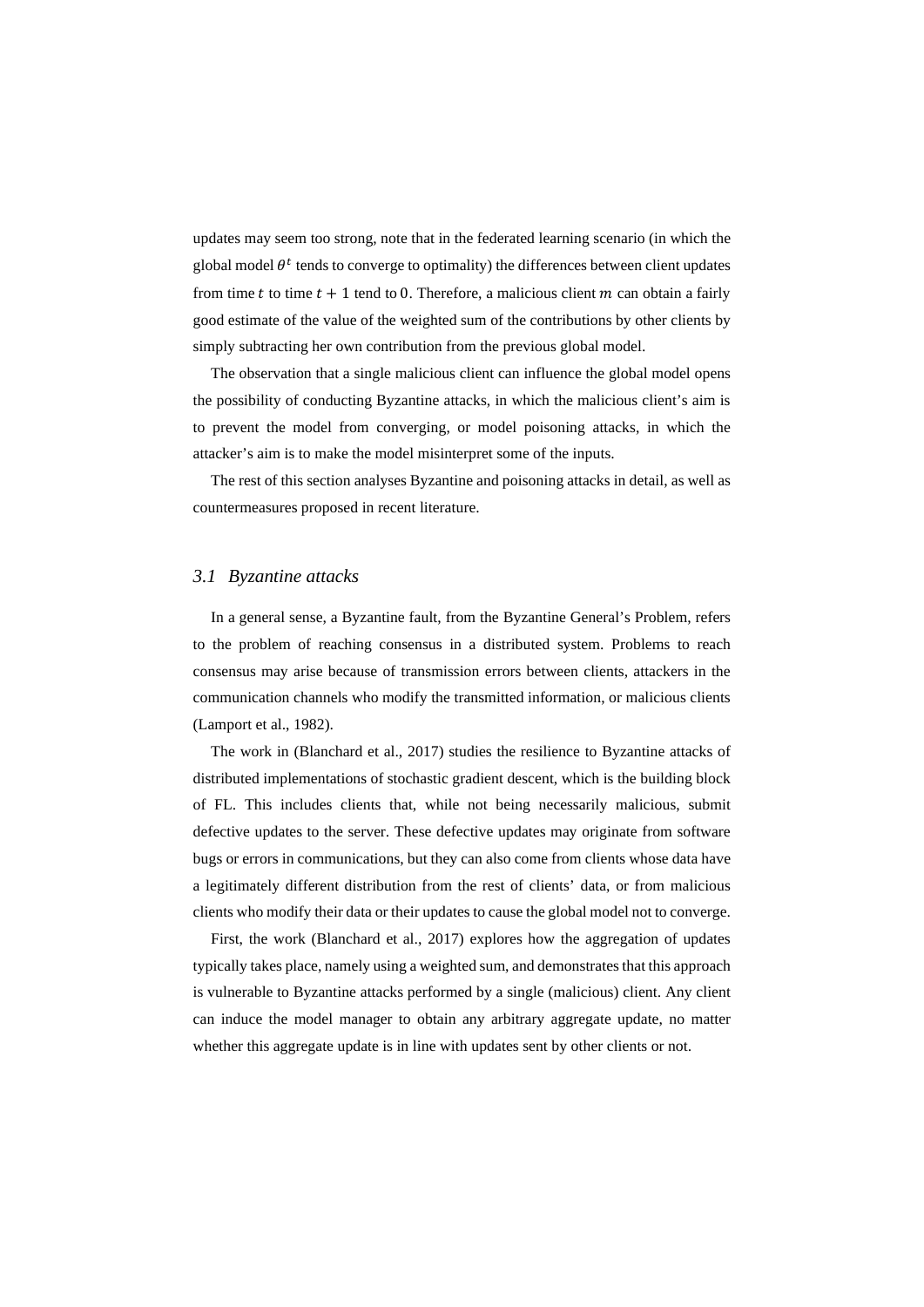*Lemma 1. Consider an aggregation rule*  $F_{lin}$  *of the form*  $F_{lin}(\delta_1, ..., \delta_m) = \sum_u \alpha_u \delta_u$ *where the*  $\alpha_u$ 's are non-zero scalars, for example  $\frac{1}{m}$ . Let T be any vector in ℝ<sup>d</sup>. A single *malicious client user can cause*  $F_{lin}$  to always yield T.

**Proof**. Immediate: if the Byzantine malicious client sends  $\delta_m = \frac{1}{\alpha_m}T - \sum_{u=1}^{m-1} \frac{\alpha_u}{\alpha_m} \delta_u$ , then  $F_{lin} = T$ . QED

If the malicious client has access to the updates by the rest of the clients, this attack is immediate. This is not realistic in the typical scenario, and thus the malicious client would have to estimate the values (or the sum of the values) sent by the rest of the clients. Yet, as mentioned above, if a model is close to convergence, the loss function will return small values and thus the updates of all clients will be small and similar from round  $t$  to round  $t + 1$ . In this situation, a malicious client can estimate with high accuracy the sum of the updates of the rest of the clients from a previous round, just by subtracting its own update from the global model. This allows the malicious client to completely substitute the global model (up to some error) by creating a special local update  $\delta_m^t$  that nullifies the rest of the clients' updates while boosting its own update by a factor  $\frac{1}{\alpha_m}$ :

$$
\hat{\delta}_m^t = \frac{1}{\alpha_m} T - \frac{1}{\alpha_m} (\theta^{t-1} - \delta_m^{t-1}) \xrightarrow{\alpha_u = \frac{1}{m}} \delta_m^t = m(T - \theta^{t-1} + \delta_m^{t-1})
$$

A successful attack of this kind would reduce the ability of the FL server to obtain accurate outputs from the resulting model, because the global model held by the FL server does not converge. Note that the resulting model distortion survives only a few epochs after the attack is launched (possibly only one epoch). A large number of clients combined with good client selection strategies can mitigate the long-time effects of these attacks.

### <span id="page-6-0"></span>*3.2 Model poisoning attacks*

Model poisoning attacks intend to induce adversarial learning targets in the global model. For example, in a video recommendation scenario, a possible aim would be to include a specific video for all possible viewer histories. In the federated learning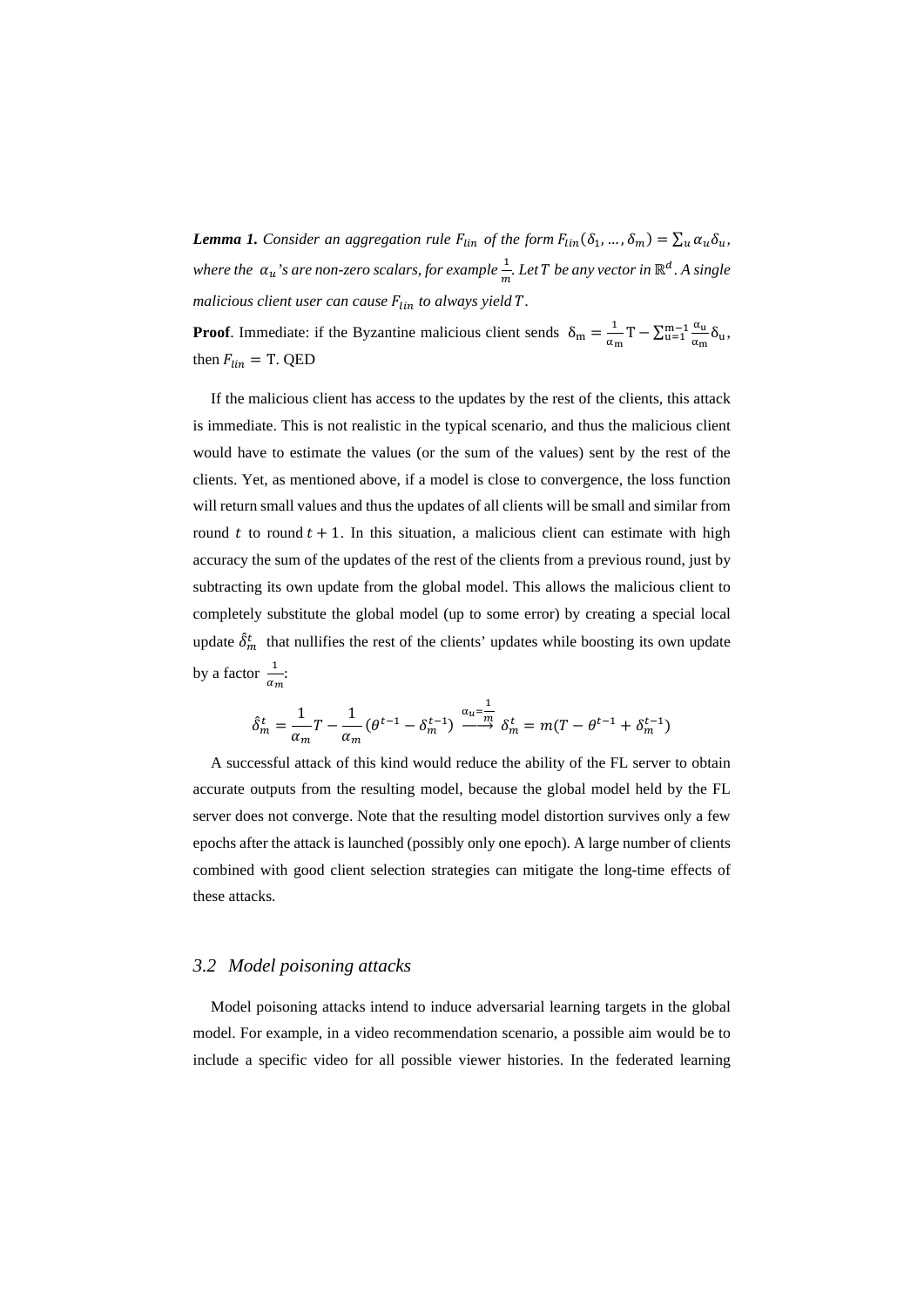scenario, the FL server and the clients do not exchange any data save for the model updates that are obtained from training the global model on their private data. Therefore, what the adversaries alter to achieve their objectives are the model updates. Note that since the FL server does not have any information on the clients' private data, a malicious client can alter her local data shard as she sees fit.

In (Bhagoji et al., 2019) the authors explore the threat of model poisoning attacks on federated learning initiated by a single, non-colluding malicious agent whose adversarial objective is to cause the model to misclassify a single adversary-chosen input example with high confidence. The authors propose several attack strategies of increasing sophistication, from simple boosting of the malicious client's update to overcome the other clients' updates, to techniques aimed at defeating detection measures by the centralized FL server (see Section [3.3\)](#page-11-0). The authors conclude that a single, highly constrained malicious client is enough to conduct poisoning attacks. The relevance of this class of attacks is limited, since misclassifying a single input example would not impact the service in any significant way. Nonetheless, we describe the attacks presented in (Bhagoji et al., 2019) because they can be generalized to other kinds of attacks which might be harmful. In the experimental Section [3.4,](#page-14-0) we use these techniques to carry out attacks that cause the global model to misclassify a whole class of examples that have some information in common.

The following assumptions are made regarding the adversary (Bhagoji et al., 2019):

- An adversary controls exactly one non-colluding, malicious client with index  $m$  (the effect of malicious updates is limited).
- The data of the clients are identically and independently distributed (i.i.d.). This makes it easier to discriminate between benign and possibly malicious updates and harder to achieve attack stealth.
- The malicious client has access to a subset of the training data  $D_m$  as well as to auxiliary data  $D_{aux}$  drawn from the same distribution as the training and test data that are part of her adversarial objective.

These assumptions picture a very restricted adversary, which is a good starting point to evaluate how strong model poisoning attacks can become in the federated learning scenario.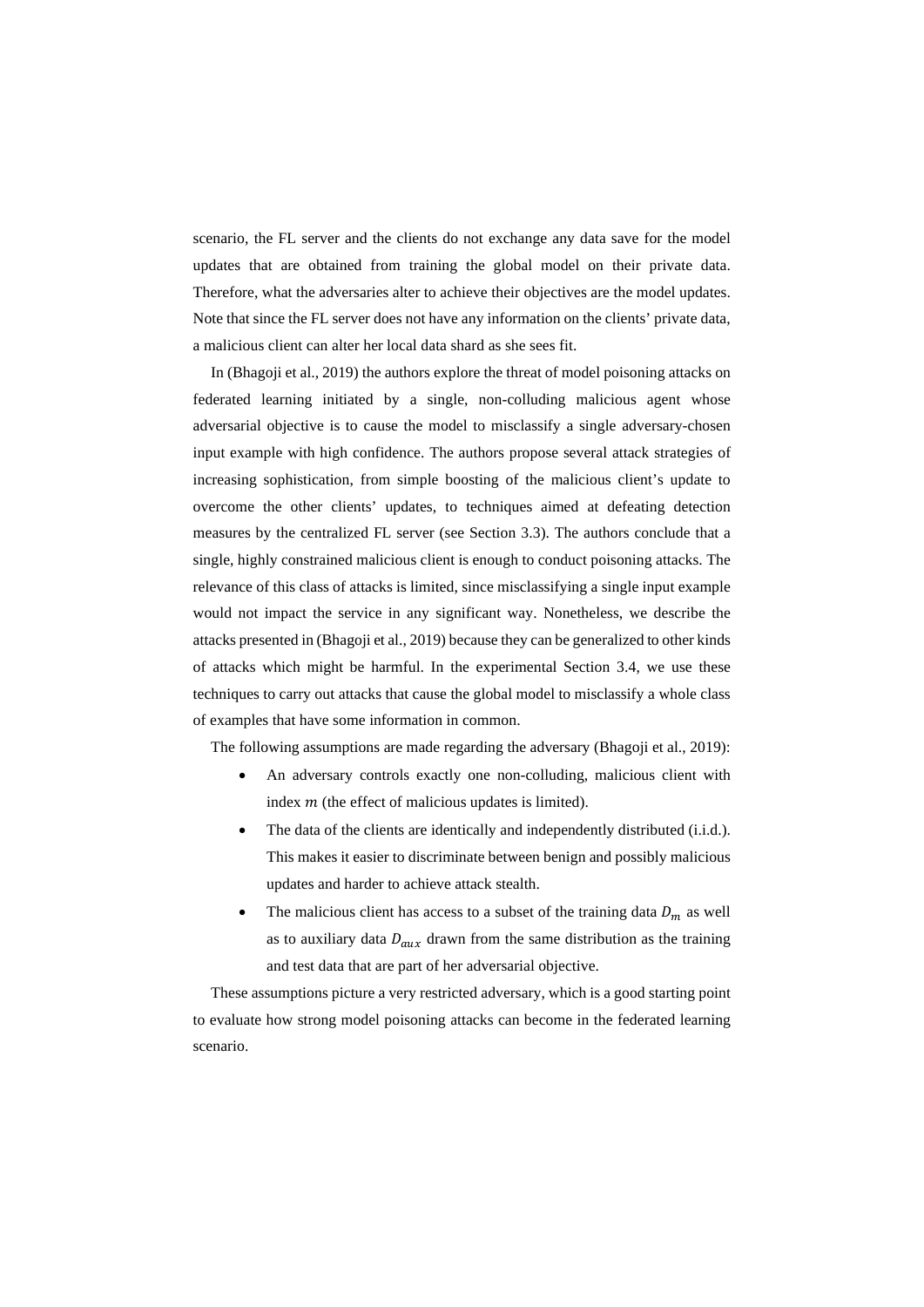A single malicious client is clearly more restricted than a group of malicious colluding clients. As described in Section [2,](#page-2-0) the global model is obtained by averaging all clients' contributions. If a substantial fraction of the clients were to collude, they could easily guide the global model to any desired objective.

Having the client-held data shards be i.i.d. limits the power of an adversary since her updates cannot deviate too much from the benign clients' updates. Thus, the way in which the malicious client poisons the model updates is constrained, which reduces the adversary's ability to affect the model.

The third assumption implies that the adversary holds some benign data, obtained in the same way as the rest of the clients, as well as auxiliary data that are altered in some way to contain some misclassifications to achieve the adversarial goal.

The goal of the adversary is to ensure that the global model learns the targeted misclassifications of the auxiliary database. The auxiliary data consist of samples  ${x_i}_{i=1}^{n_m}$  with true labels  ${y_i}_{i=1}^{n_m}$  that have to be misclassified as desired target classes  $\{\tau_i\}_{i=1}^{n_m}$ . Thus, the adversarial objective is:

$$
\mathcal{A}(D_m \cup D_{aux}, \theta^t) = \max_{\theta^t} \sum_{i=1}^{n_m} \mathbf{1}[f(\mathbf{x}_i; \theta^t) = \tau_i].
$$

Note that, in contrast to Byzantine attacks, here the goal of the adversary is *not* to prevent convergence of the global model. Thus, any attack strategy used by the adversary must ensure that the global model converges to a point with good performance on the test set.

From the adversarial goal, the two challenges for the adversary are as follows:

- First, the objective represents a difficult combinatorial optimization problem. Hence, it needs to be relaxed in terms of a loss function for which automatic differentiation can be used.
- Second, the adversary does not have access to the global parameter vector  $\theta^t$  for the current iteration and can only influence it through the magnitude of the update  $\delta_m^t$  it provides to the server. Thus, the adversary performs the optimization over  $\hat{\theta}^t$ , which is an estimate of the value of  $\theta^t$  based on all the information  $\mathcal{I}_m^t$  available to the adversary.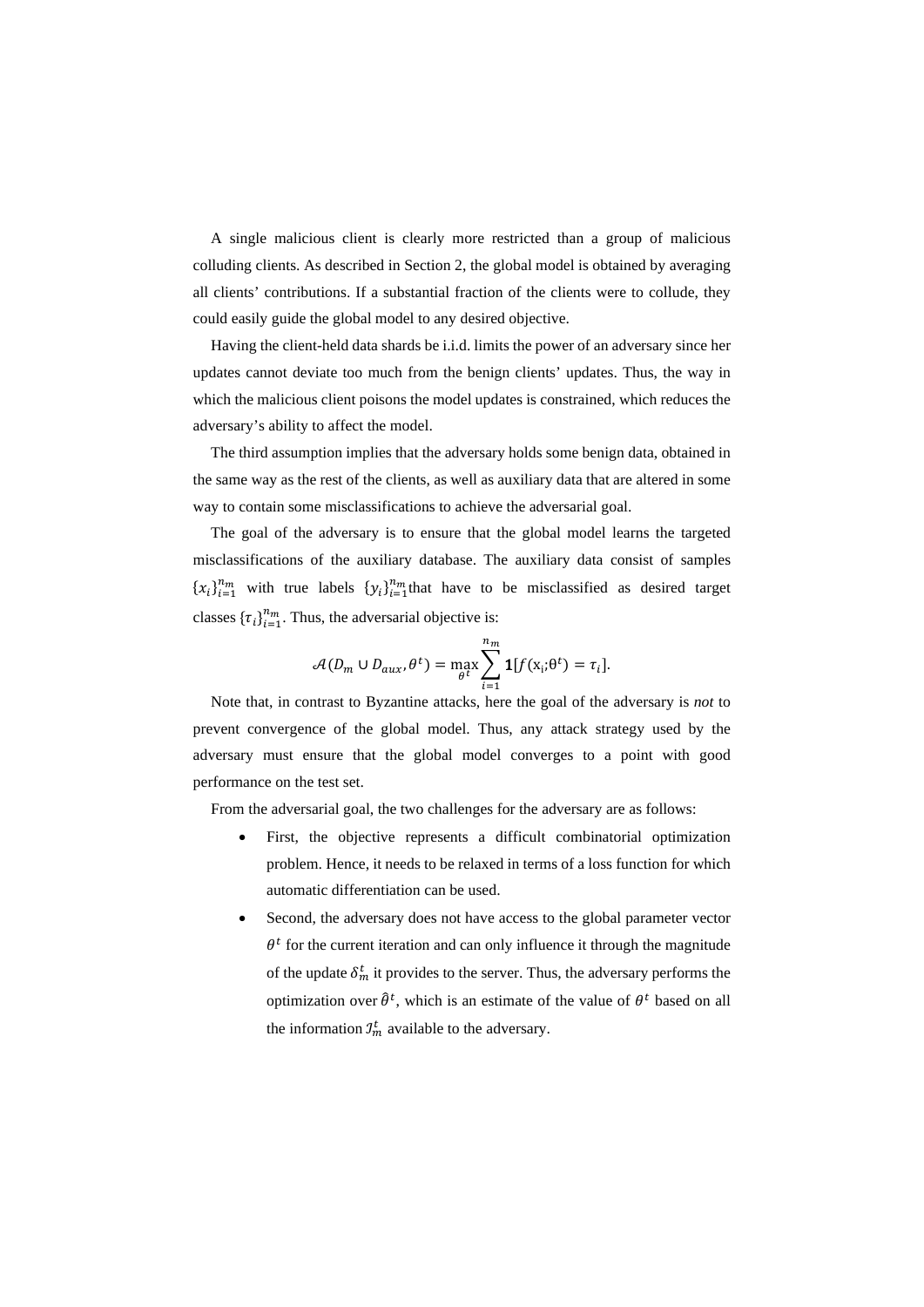The objective function for the adversary to achieve targeted model poisoning on the  $t$ -th iteration is

$$
arg min_{\delta_m^t} L(\lbrace x_i, \tau_i \rbrace_{i=1}^{n_m}, \hat{\theta}^t \rbrace, \text{s.t.} \hat{\theta}^t = g(\mathcal{I}_m^t),
$$

where  $g(\cdot)$  is an estimator. The estimate  $\theta^t = \theta^{t-1} + \alpha_m \delta_m^t$  implies that the malicious client ignores the updates from the other agents but accounts for scaling at aggregation. This assumption is enough to ensure the attack works in practice.

*Explicit boosting attack*. In (Bhagoji et al., 2019), the authors describe first a trivial attack based on explicit boosting of the local malicious update, which has been trained according to the target selected by the adversary. The adversary could directly optimize the adversarial objective  $L(\lbrace x_i, \tau_i \rbrace_{i=1}^{n_m}, \hat{\theta}^t)$ , with  $\hat{\theta}^t = \theta^{t-1} + \alpha_m \delta_m^t$ , where  $\tau_i$  are the modified class labels according to the target defined by the adversary. However, this setup implies that the optimizer has to account for the scaling factor  $\alpha_m$  implicitly.

A trivial way to overcome the scaling factor is to explicitly boost the local malicious update, that is, to scale it by some factor. By mimicking a benign agent, the malicious agent can run  $E_m$  steps of a gradient-based optimizer starting from  $\theta^{t-1}$  to obtain  $\tilde{\theta}^t$ , which minimizes the loss over  $\{x_i, \tau_i\}_{i=1}^{n_m}$ . The malicious agent then obtains an initial update  $\delta_m^t = \theta^t - \theta^{t-1}$ . However, since the malicious agent's update tries to ensure that the model learns different labels from the true labels for the data of its choice  $(D_{aux})$ , it has to overcome the effect of scaling, which would otherwise mostly nullify the desired classification outcomes. This happens because the learning objective for all the other agents is very different from that of the malicious agent, especially in the i.i.d. case. The final update sent back by the malicious agent is then  $\delta_m^t = \lambda \delta_m^t$ , where  $\lambda$  is the factor by which the malicious agent boosts the initial update. Note that with  $\hat{\theta}^t$  =  $\theta^{t-1} + \alpha_m \delta_m^t$  and  $\lambda = 1/\alpha_m$  then  $\theta^t = \theta^t$ , implying that if the estimation was exact, the global update vector should now satisfy the malicious agent's objective. This follows the same rationale as the Byzantine attack.

Note that whereas this attack might be effective at introducing the malicious target into the global model, it does not take into account any detection strategies put in place by the FL server. Since the adversary target greatly differs from the benign clients, an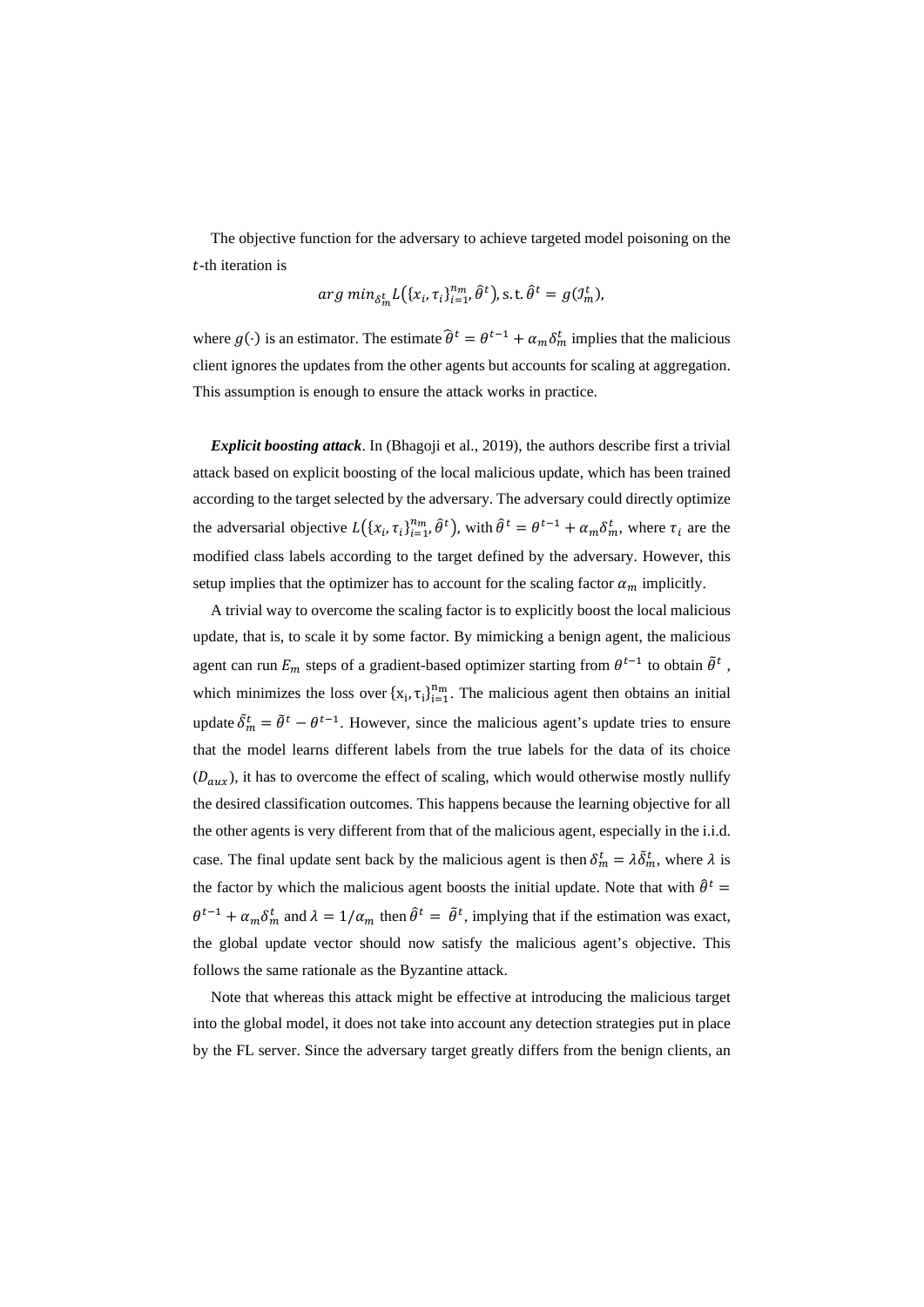accuracy test as we describe in Section [3.3](#page-11-0) could be enough to flag the malicious updates as suspicious. Statistics on the update magnitudes might also indicate notable differences between the malicious and the benign updates.

*Stealthy boosting attack*. In order to bypass the potential detection mechanisms put in place by the FL server, the authors of (Bhagoji et al., 2019) propose a refined variant of the explicit boosting attack. In addition to boosting the malicious updates by some scalar  $\lambda$ , the malicious client can add more loss terms to the learning target to maintain acceptable levels of accuracy, thereby bypassing accuracy and validation loss checking controls, and at the same time obtaining statistics of the update magnitudes similar to those of the rest of the clients.

First, in order to improve the accuracy on validation data, the adversary adds the training loss over the malicious agent's local benign data shard  $D_m(L(D_m, \theta^t))$  to the objective. Since the training data should be i.i.d. to the validation data, this will ensure that the malicious agent's update is similar to that of a benign agent in terms of validation loss and accuracy and will make it challenging for the server to flag the malicious update as anomalous.

Second, the adversary needs to ensure that her update is as close as possible to the benign agents' updates in the appropriate distance metric. As we describe in Section [3.3,](#page-11-0) the model manager can use distance-based metrics (e.g.  $\ell_2$ ) to detect potentially malicious updates. However, the adversary does not have access to the updates for the current time step  $t$  that are generated by the other clients, but can obtain them from the previous global model by subtracting her own scaled contribution to obtain the average benign update  $\delta_{ben}^{t-1} = \sum_{i \in [1,m-1]} \alpha_i \delta_i^{t-1}$ . The malicious client then constrains  $\delta_m^t$  to the average benign update, by adding a loss term to its objective in the form of  $\phi$ || $\delta_m^t - \delta_{ben}^{t-1}$ ||<sub>2</sub>, where  $\phi$  is an adversary-defined parameter. The addition of such training loss term could still not be sufficient to ensure that the malicious weight update is close to that of the benign agents since there could be multiple local minima with similar loss values.

Overall, the adversarial objective then becomes:

$$
argmin_{\delta_m^t} \lambda L(\{x_i, \tau_i\}_{i=1}^{n_m}, \hat{\theta}^t) + L(D_m, \theta^t) + \phi \|\delta_m^t - \tilde{\delta}_{ben}^{t-1}\|_2
$$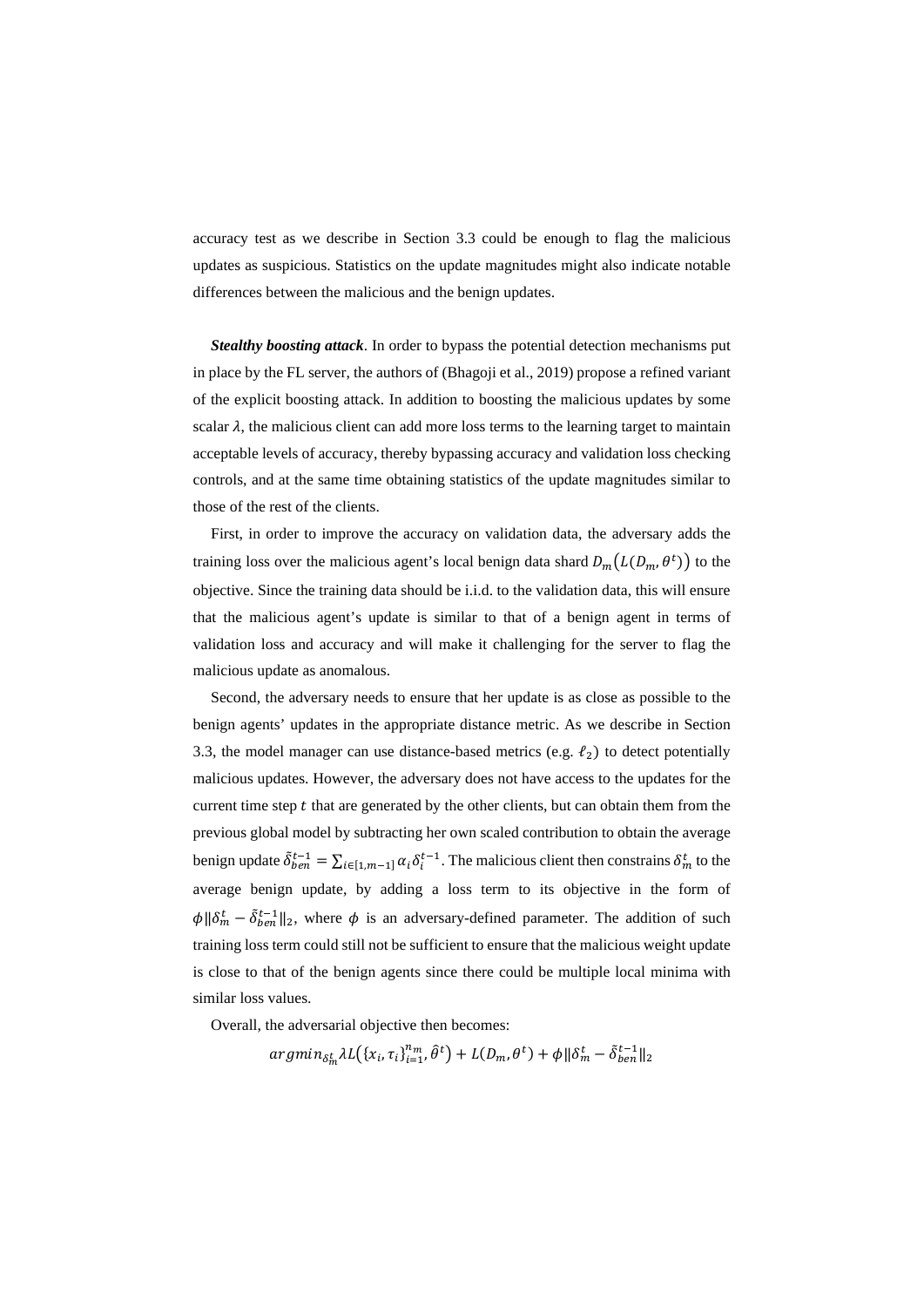Note that for the training loss, the optimization is just performed with respect to  $\theta_m^t = \theta^{t-1} + \delta_m^t$ , as a benign agent would do. By using explicit boosting,  $\theta^t$  is replaced by  $\theta_m^i$  as well, so that only the portion of the loss corresponding to the malicious objective is boosted by a factor  $\lambda$ .

# <span id="page-11-0"></span>*3.3 Countermeasures to security attacks*

The FL server is not completely oblivious to the potential misbehaviors of clients and, in the general case, it has access to the individual updates by clients. When this is the case, as anticipated in the previous section, the FL server can analyze both the updates and the impact of individual updates on the global model to identify misbehaving clients. The following types of approaches to detect attacks exist:

- *Detection of malicious clients via model metrics* (Chen et al., 2017). The FL server can reconstruct the individual updated models for every client  $u$  as  $\theta_u^t =$  $\theta^{t-1} + \frac{\eta}{m} \delta_u^t$  and compare the model performance metrics, such as accuracy or loss, against a validation data set with respect to the model obtained by aggregating all updates except that of client  $u$ . The FL server can mark as anomalous and possibly discard any client updates that degrade the model performance according to some rule or threshold. Note that the FL server requires access to a validation data set, and this is not always feasible in the federated learning scenario.
- *Detection of malicious clients via update statistics.* An alternative (or complementary) approach for the FL server is to observe the statistics of the magnitudes of the updates (Yin et al., 2018). As a model converges, i.e. its loss function is minimized, the update magnitudes tend to 0. A trivial approach to check whether clients are well behaved is to compute the distance (e.g.  $\ell_2$ ) of their updates to the  $\vec{0}$  vector and mark as anomalous and/or discard those updates whose distance is out of a given range. A possible candidate for this range would be the interquartile range of all update distances times a fixed parameter. However, since the condition that updates are close to 0 only holds for models that are close to convergence, this approach is not suitable for the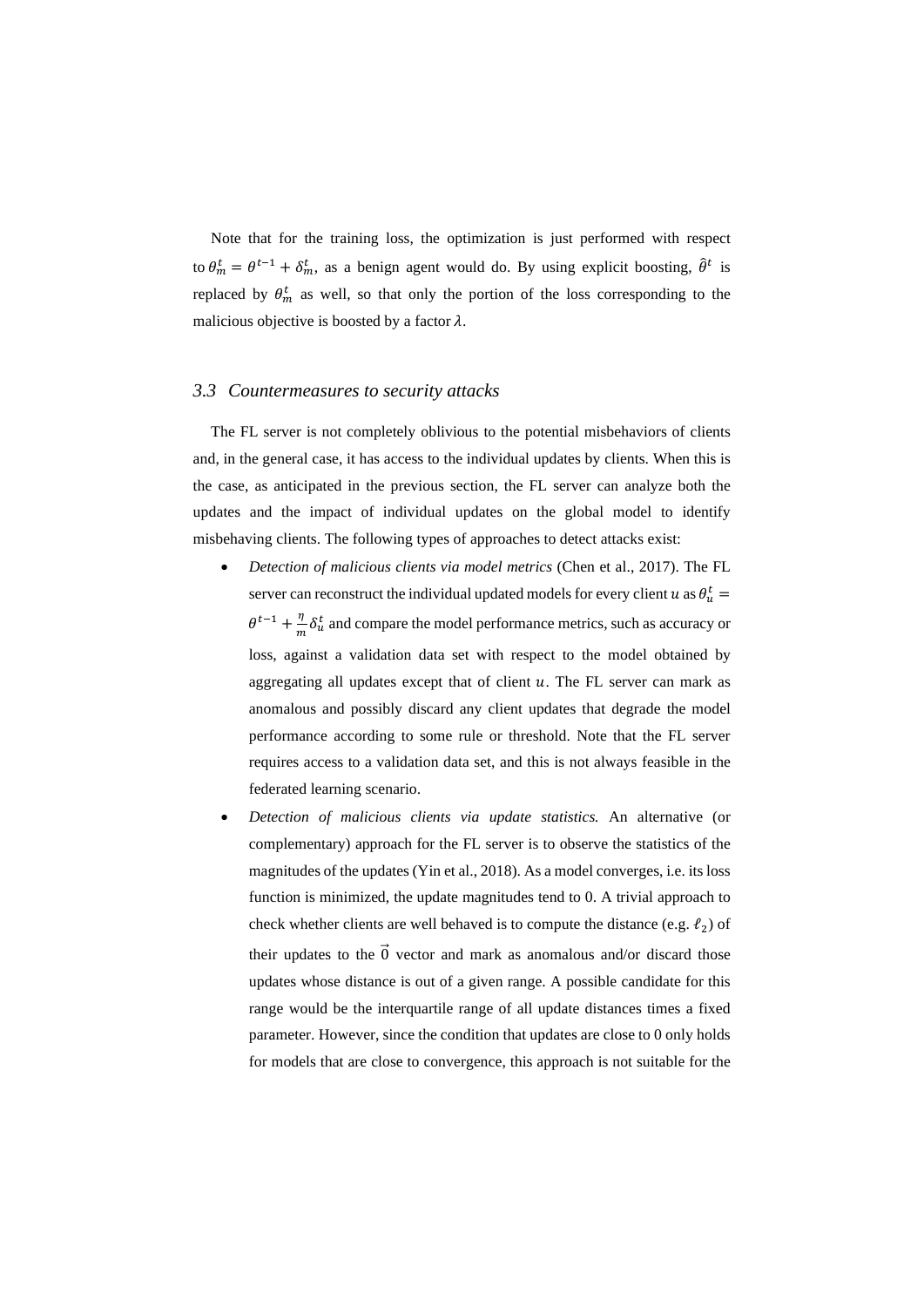whole lifetime of the model. An alternative approach is to compute the centroid  $\hat{\delta}^t$  of the updates submitted by the different clients, i.e., their coordinate-wise average, and compute the distances of all individual updates to  $\delta^t$ . Again, updates at distances out of a certain range would be considered anomalous updates. Similarly, the FL server could compute how much do the distributions of distances in successive FL iterations change, for example using the Kullback-Leibler divergence metric. In a scenario with colluding malicious clients, these might have enough influence on the computed centroid  $\hat{\delta}^t$  to render the previous countermeasures ineffective. In such cases, the FL server might compute the centroid as a median rather than as an average. The median is more robust in front of outlying updates submitted by malicious clients. Note that the previous approaches add a significant computational cost to the aggregation function.

• *Krum aggregation method*. The authors of (Blanchard et al., 2017) propose an aggregation function that is resilient against  $f$  malicious peers. To that end, they combine the intuitions of the majority-based and  $\ell_2$ -based methods and choose the local update  $\delta_u^t$  that is closest to its  $m - f - 2$  neighbors. That is, the one that minimizes the sum of squared distances to its  $m - f - 2$  closest vectors. They call their aggregation function Krum.

**Krum aggregation rule**  $Kr(\delta_1, ..., \delta_m)$ : For any  $i \neq j$ , denoted by  $i \rightarrow j$  the fact that  $\delta_j$  belongs to the  $m - f - 2$  closest vectors to  $\delta_i$ . Then, for each peer user *i*, the score  $s(i) = \sum_{i \to j} ||\delta_i - \delta_j||_2^2$  is computed, where the sum runs over the  $m - f - 2$  closest vectors to  $\delta_i$ . Then,  $Kr(\delta_1, ..., \delta_m)$  =  $\delta_k$  s.t.  $\forall i$  s(k)  $\leq$  s(i).

Assuming  $2f + 2 < m$ , they show that Krum is resilient against f malicious peers and that the corresponding machine learning scheme converges. An important advantage of Krum is its (local) time complexity  $O(m^2 \cdot d)$ , which is linear in the dimension  $d$  of the updates.

• *Coordinate-wise median*. In (Yin et al., 2018), an aggregation function is proposed that selects the coordinate-wise median instead of the coordinatewise average. Thus,  $\theta^t = \theta^{t-1} + c \text{med}(\{\delta_u^t\}_{u=1}^m)$ , where  $c \text{med}(\cdot)$  returns the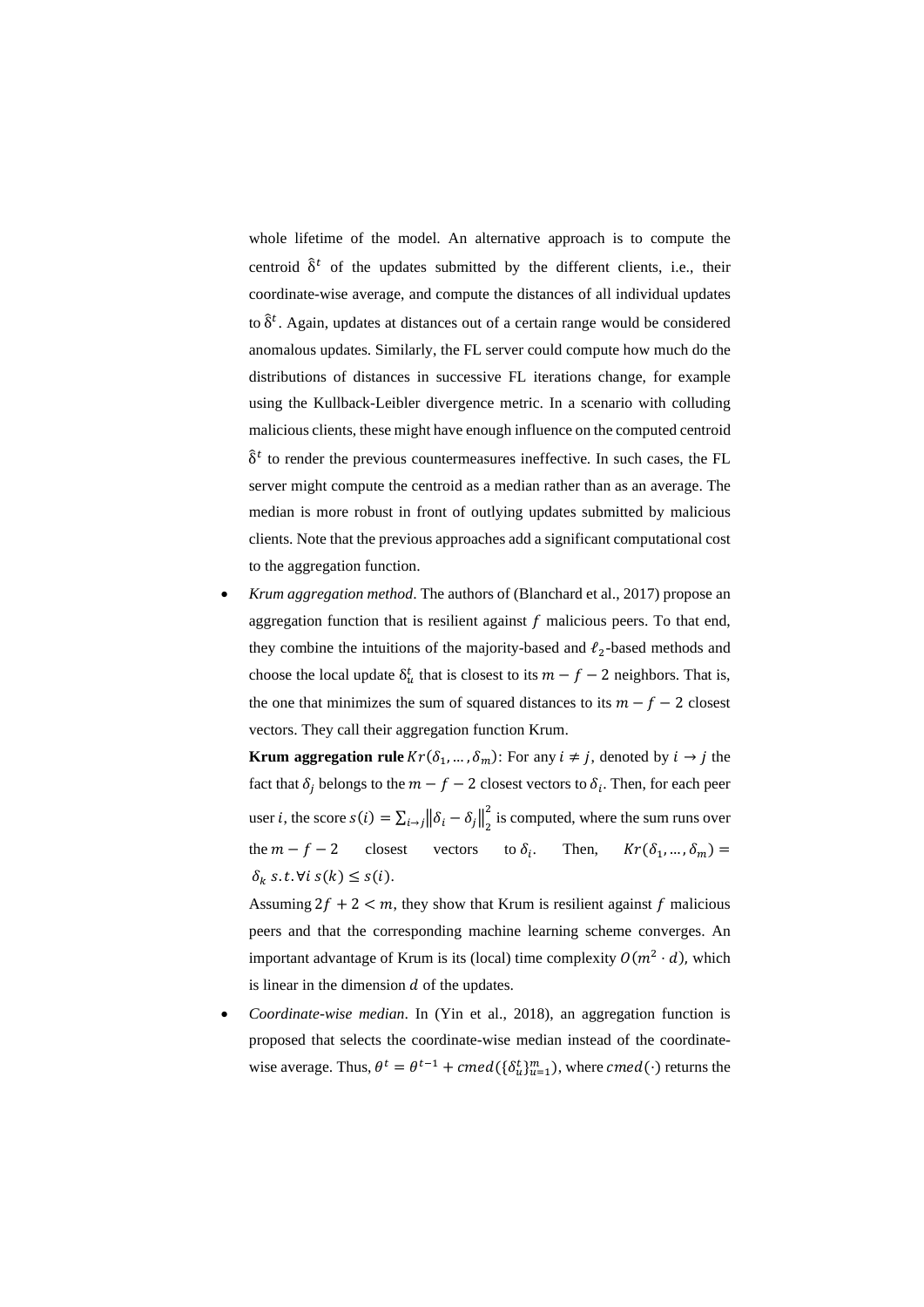median for every coordinate of the local updates. Since the median is a more robust statistic than the mean (i.e. it is less influenced by outliers), the obtained global model is less influenced by potential malicious peers.

• *Coordinate-wise trimmed mean*. Also in (Yin et al., 2018), a second aggregation function is proposed, called coordinate-wise trimmed mean. In this case, the contributions  $\delta_u$  are first ordered, then a fraction  $\beta$  of the smallest and a fraction  $\beta$  of the largest contributions are removed. The global model is computed as  $\theta^t = \theta^{t-1} + \frac{1}{(1-2\beta)m} \sum_{r \in R} \delta_r^t$  where the set R contains the remaining contributions.

[Table 1](#page-13-0) summarizes, characterizes and compares the security attacks and countermeasures discussed so far.

| Security<br>attack                                                                           | Impact                                                              | Requirements                                                                                            | Countermeasures                                                                                                                                                                                           | Result of<br>countermeasures                         | Cost of<br>countermeasures |
|----------------------------------------------------------------------------------------------|---------------------------------------------------------------------|---------------------------------------------------------------------------------------------------------|-----------------------------------------------------------------------------------------------------------------------------------------------------------------------------------------------------------|------------------------------------------------------|----------------------------|
| <b>Byzantine</b><br>attacks<br>(Blanchard<br>et al., 2017)                                   | The model<br>does not<br>converge                                   | Estimate the<br>values (or the<br>sum of the<br>values) sent by                                         | • Large number of<br>epochs<br>• Large number of<br>clients                                                                                                                                               | L,                                                   | Low<br>Low                 |
|                                                                                              |                                                                     | the rest of the<br>clients                                                                              | • Good client selection<br>• Detection of                                                                                                                                                                 | List of possible                                     | Low<br>High                |
| Model<br>poisoning<br>attack<br>through<br>explicit<br>boosting<br>(Bhagoji et<br>al., 2019) | Induce<br>adversarial<br>learning<br>targets in the<br>global model | Access to a<br>subset of the<br>training data<br>and auxiliary<br>data with the<br>same<br>distribution | malicious clients via<br>model metrics; it<br>requires a test data set<br>(Chen et al., 2017)<br>• Detection of<br>malicious clients via<br>update statistics (Yin<br>et al., 2018)<br>• Krum aggregation | attackers<br>List of possible<br>attackers<br>Robust | Medium<br>Low              |
| Model<br>poisoning                                                                           | Induce<br>adversarial                                               | Access to a<br>subset of the                                                                            | method (Blanchard et<br>al., $2017$ )                                                                                                                                                                     | aggregate                                            |                            |
| attack<br>through<br>stealthy                                                                | learning<br>targets in the<br>global model                          | training data<br>and auxiliary<br>data with the                                                         | • Coordinate-wise<br>median (Yin et al.,<br>2018)                                                                                                                                                         | Robust<br>aggregate                                  | Medium                     |
| boosting<br>(Bhagoji et<br>al., 2019)                                                        | maintaining<br>acceptable<br>levels of<br>accuracy                  | same<br>distribution                                                                                    | • Coordinate-wise<br>trimmed mean (Yin et<br>al., 2018)                                                                                                                                                   | Robust<br>aggregate                                  | Medium                     |

<span id="page-13-0"></span>Table 1. Security attack methods on FL along with their characteristics and possible countermeasures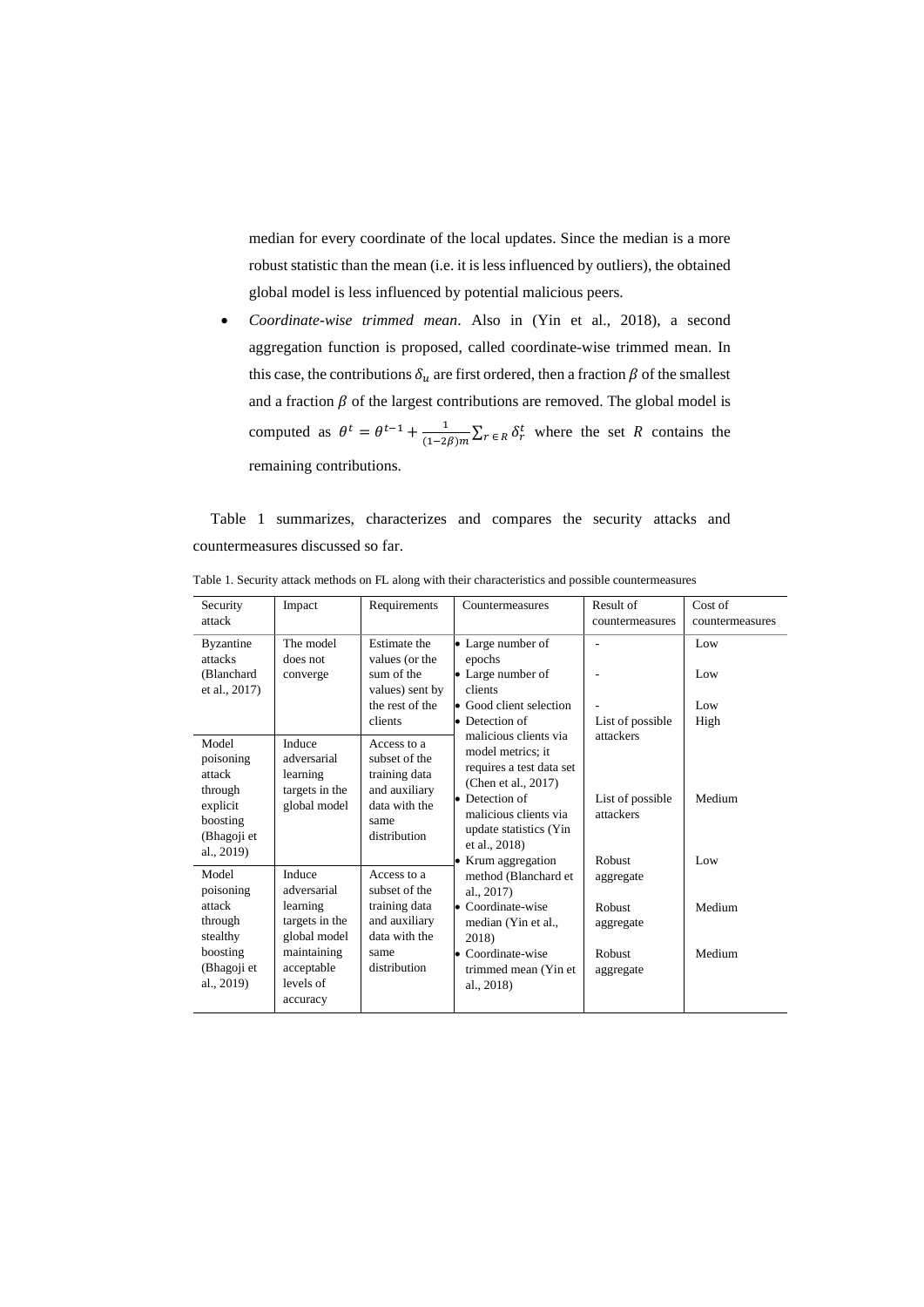# <span id="page-14-0"></span>*3.4 Empirical analysis*

For the attacks described in Sections [3.1](#page-5-0) and [3.2](#page-6-0) to succeed, the attacker needs to overwhelm the influence of the rest of the clients in the aggregation function. The attacker can achieve this in three ways: the first is for the attacker to boost her own updates by a scaling factor  $\beta$ ; the second is to collude with other malicious clients, either genuine different clients or several fake accounts created by the attacker; the third is to combine both approaches.

We report below experimental results on these attack strategies, and we test the protection offered by detection mechanisms described in Section [3.3.](#page-11-0)

Our experiments use the MNIST handwritten digits data set. The base global model is a neural network where all convolutional layers and the dense first layer use the ReLU activation function. The second dense layer, which is the output layer, uses softmax. The loss function is categorical *crossentropy*. The model achieves 98.89% validation accuracy after 10 epochs and a batch size of 32.

The federated version of the base scenario uses the same architecture and parameters. The data set is evenly distributed among 10 users, following the example of (Bhagoji et al., 2019). (Since 10 is a very small number, in the next experiment we will increase it for the sake of realism). The model substitution rate  $\eta$  is set to 0.25, meaning that in each epoch the model keeps information about past training epochs, which makes the training process more stable because there are no abrupt changes in the model performance from epoch to epoch. To compensate for the low substitution rate, the training process needs to be longer. The training process is carried out for 20 global epochs, in which all clients participate. Local updates are computed after 2 epochs of local training, with a batch size 32. The resulting validation accuracy is 98.54%.

Next, we introduce a malicious client, whose objective is to introduce a backdoor in the model so that it classifies the digit '4' as class '7'. We test how effective the attack is for boosting values  $\beta$  from 2 to 12. Results for the extreme values of  $\beta$ , 2 and 12 are given in the graphs below, whose lines must be read as follows:

- In blue, the global accuracy of the model.
- In orange, the accuracy of the model without considering the class '4', which is the one subjected to the attack.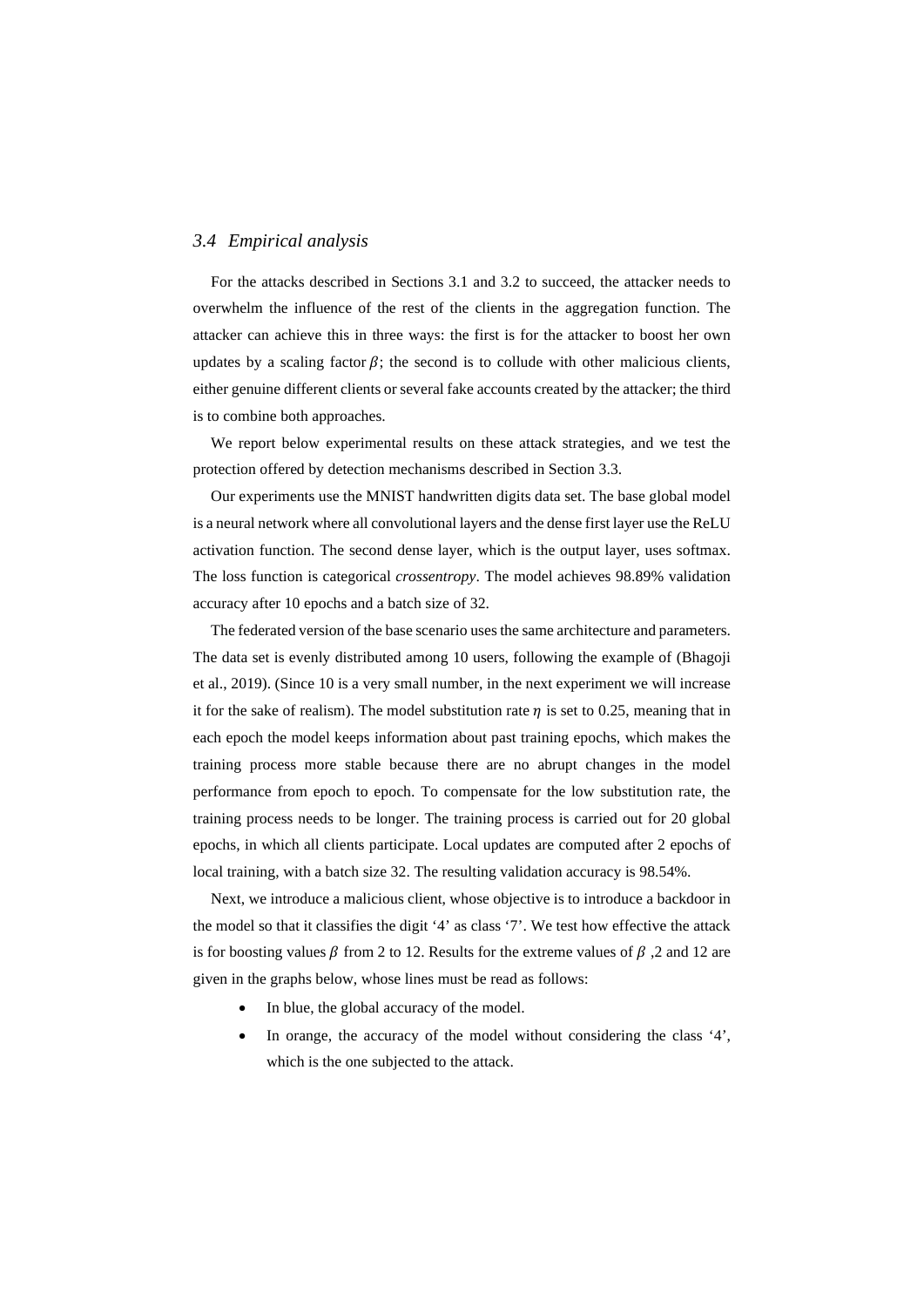• In green, the proportion of '4' digits that are misclassified as '7'. This quantifies the success of the attack.



**Figure 2.** Model poisoning attack with explicit boosting. Network with 10 users, among whom one attacker. Results for boosting values 2 (left) and 12 (right).

While scaling factors smaller than the number of participants (lower than 10) are capable of introducing the backdoor, only boosting factors equal to the number of participants or greater achieve attack effectiveness (the green line) significant with respect to the global model accuracy (the blue line).

The above experimental scenario is a worst-case setting, inspired by the work of (Bhagoji et al., 2019). However, this scenario is not realistic in production systems, since the attacker is allowed to participate in all training epochs. A more realistic scenario is one in which only a small fraction of clients participates in each global training epoch.

To simulate this, in the following experiment, we increase the total number of peers to 1,000, and select a random sample of clients to participate in each of the training epochs. We repeat this experiment for sample sizes 1% (realistic scenario) and 10% (far beyond the realistic scenario) of the client pool. The number of global training epochs is increased to 100 to allow for a diverse selection of clients, especially in the 1% scenario. The rest of parameters stay unchanged, including the single malicious client's objectives, who will boost her own updates by a factor equal to the number of clients participating in each training epoch (10 and 100, respectively).

The figures below show the results of this configuration, where the meaning of the lines is the same as in the above graphs.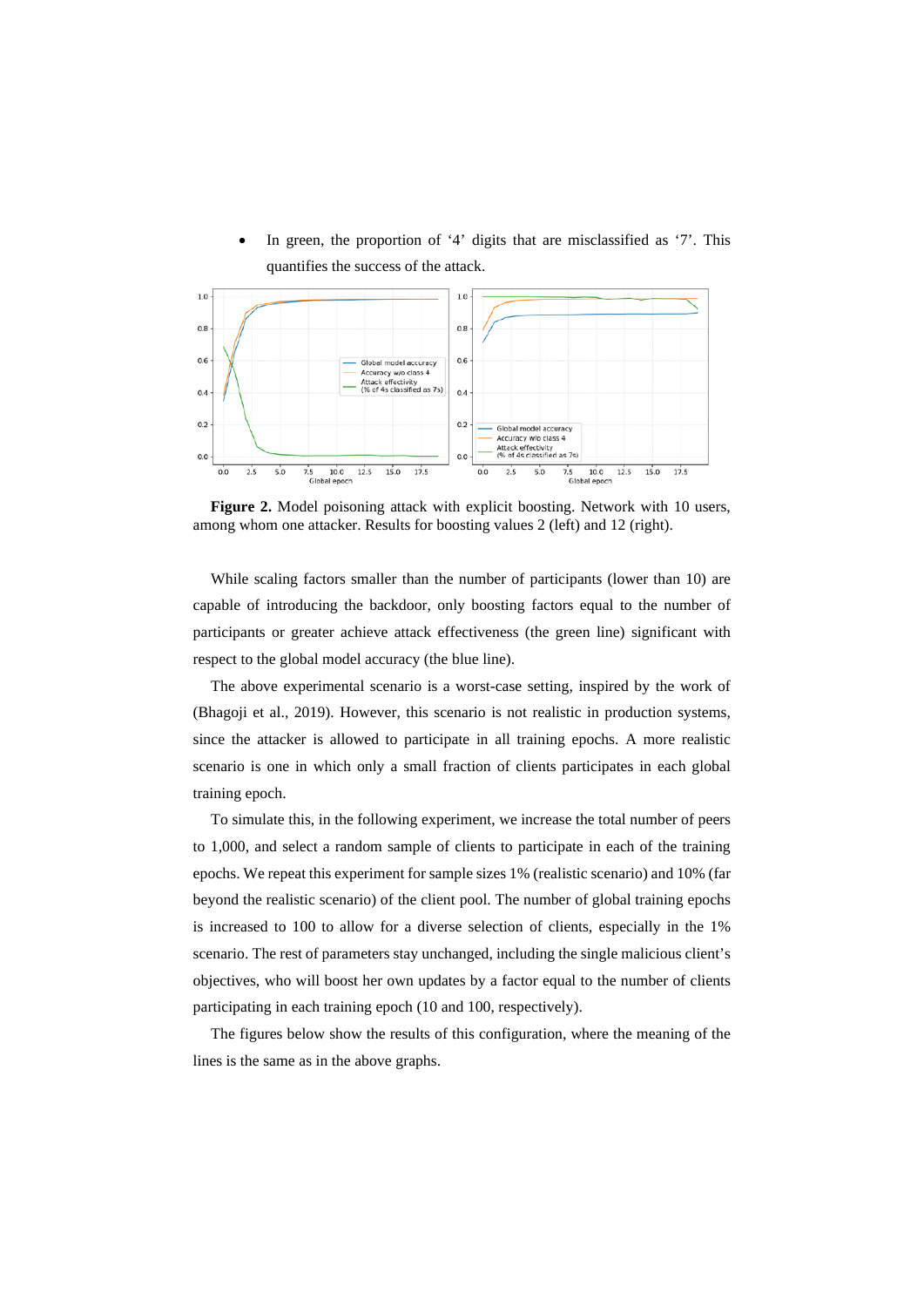

**Figure 3.** Model poisoning attack with explicit boosting. Network with 1,000 users among whom one attacker. Left, boosting value 10. Right, boosting value 100.

We can see that:

- While the malicious client is able to introduce the backdoor, it performs the attack with very low effectiveness and only for a few epochs after having been selected.
- As previously said, there are statistical mechanisms to detect malicious updates, which we evaluate below.

From now on, all experiments will be conducted in this scenario, with 1,000 client peers where 1% of the client base participate in each global training epoch.

Next, we implement several protection mechanisms at the aggregation phase among those presented in Section [3.3,](#page-11-0) including outlier detection by either update statistics or from the global model accuracy, median aggregation, and the Krum aggregation rule.

The initial scenario to test the effectiveness of the countermeasures follows the configuration described above, that is, a network with 1,000 clients of which 1% participate at each global training epoch. A single malicious client attempts to misclassify class '4' as '7'. As shown in [Figure 4](#page-17-0) to [Figure 7,](#page-17-1) all considered countermeasures reduce the already low success chance of the attacks. Note that the first 20 global training epochs for all experiments in this section and the next one might give the impression of a higher success rate than expected. However, this effect can be explained by the low global accuracy at the initial stages of training. Further into the training process, the effectiveness of the attack falls close to 0 for all tested countermeasures.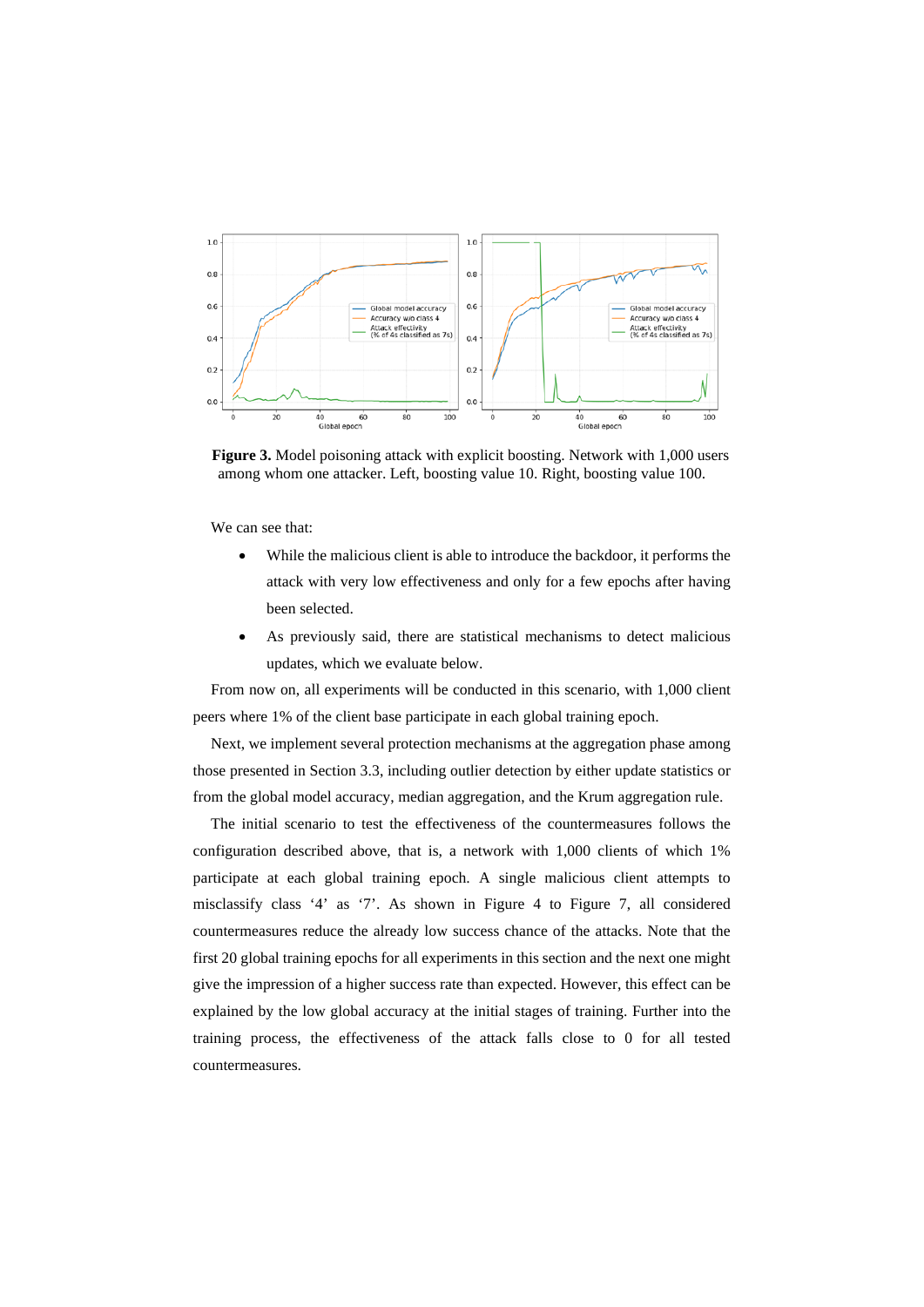<span id="page-17-0"></span>

**Figure 6.** Median aggregation **Figure 7.** Krum aggregation

<span id="page-17-1"></span>

Next, we test the performance of federated learning when subjected to poisoning attacks by coalitions of malicious clients, all with the same objective. The coalitions grow from 10% to 40% of the total number of clients. As in the previous setting, only 1% of the clients participate in each training epoch. Figures 8 to 11 show the effectiveness of the poisoning attacks when no countermeasures are applied. The boosting factors β of the malicious clients have been set to 2, from at least 10 in the previous experiments, and so each of the individual attackers is harder to be identified. From the experiments, in a scenario with 10% or more malicious colluding clients, the model will be successfully attacked even when only 1% of the clients participate in each global training epoch.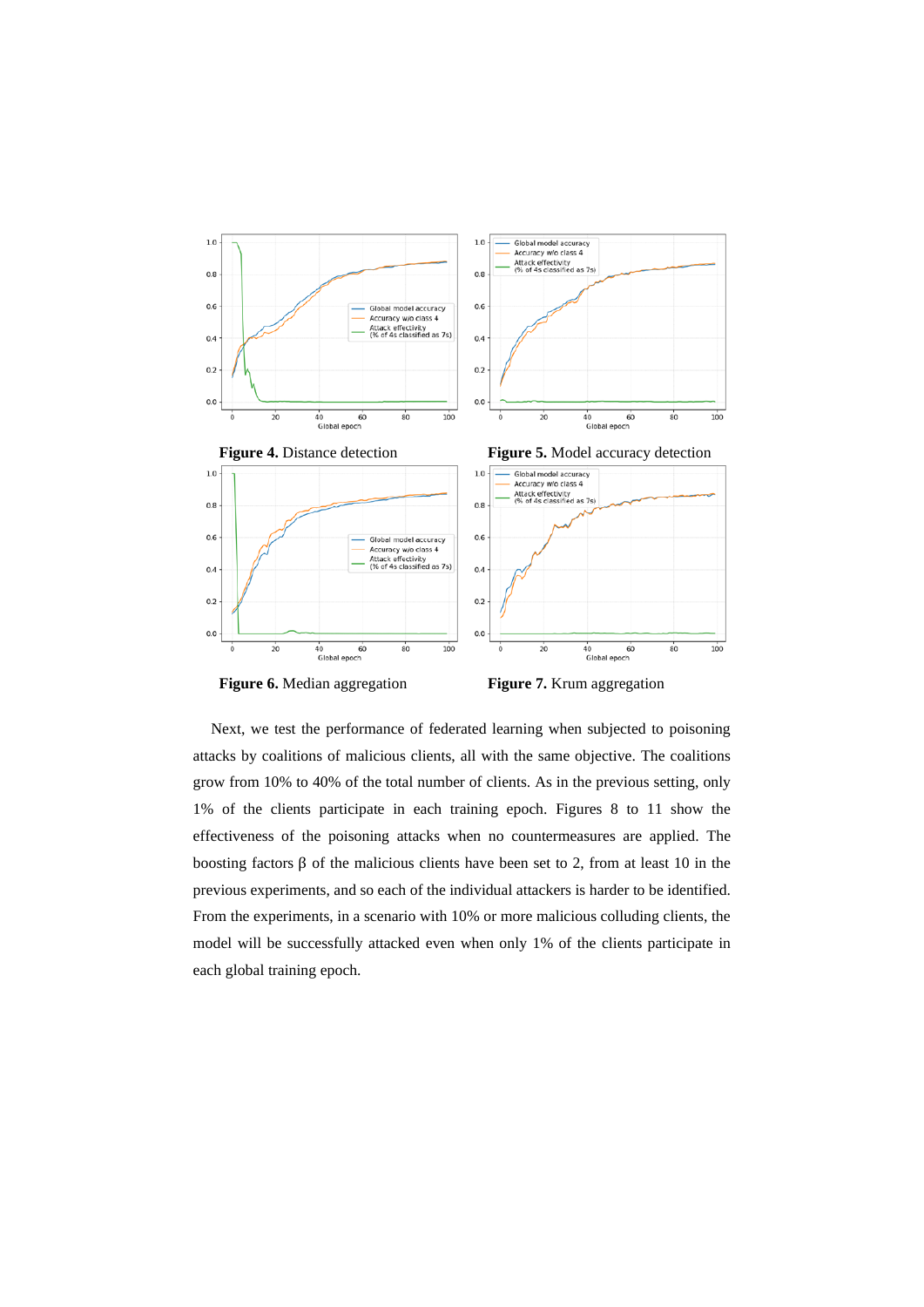

**Figure 8.** 10% malicious peers **Figure 9.** 20% malicious peers





Now, we test the same protection mechanisms of Section 3.3 against colluding attackers. The countermeasures are tested against Byzantine and poisoning attacks executed on an average case of a coalition of 20% [\(Figure 12](#page-19-0) to [Figure 15\)](#page-19-1) and on the extreme case of a coalition of 40% [\(Figure 16](#page-20-0) to [Figure 19\)](#page-20-1) of the client base. The rest of the testing parameters remains unchanged.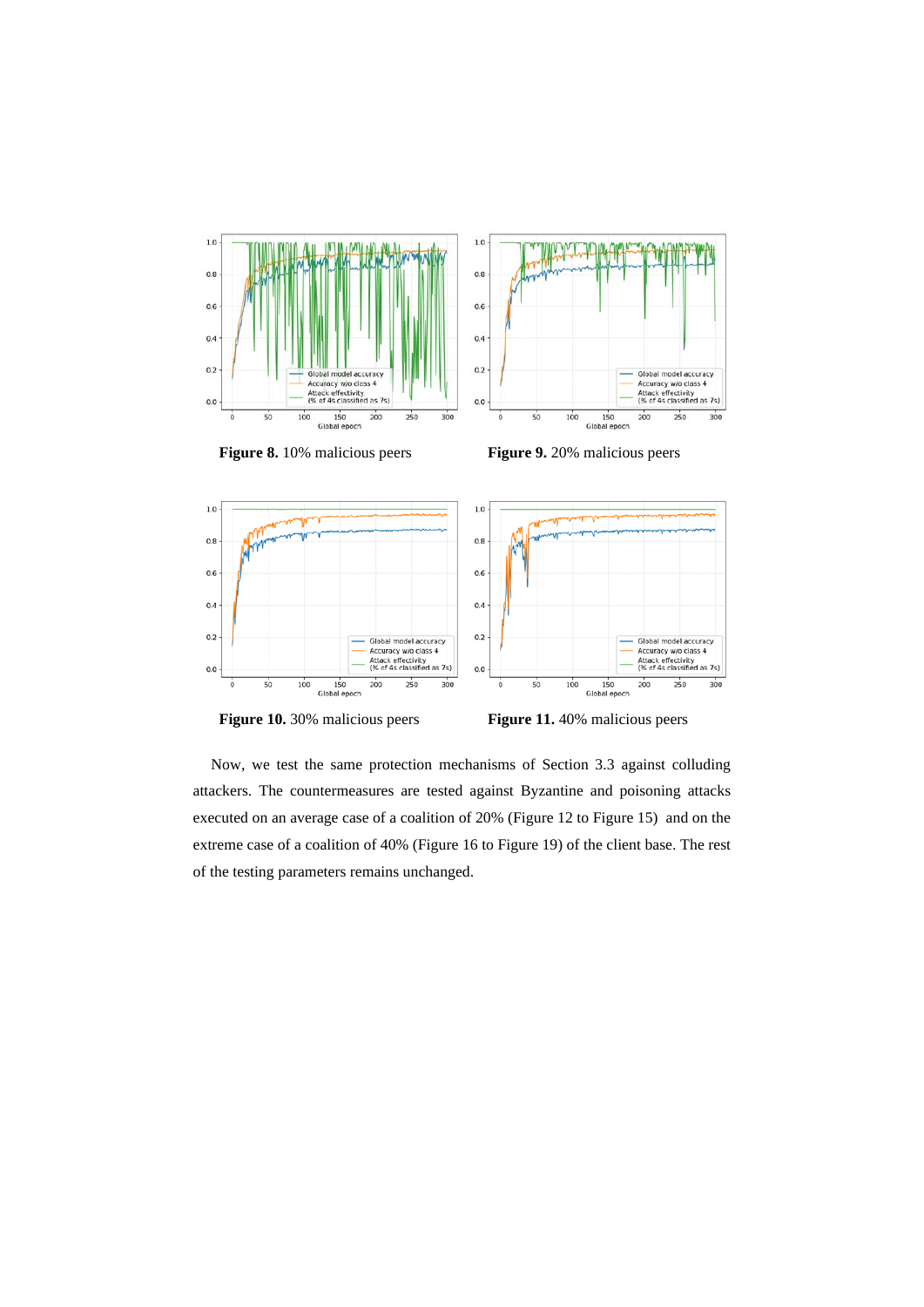<span id="page-19-2"></span><span id="page-19-0"></span>

<span id="page-19-3"></span><span id="page-19-1"></span>According to our experiments, for coalitions up to 20% of client base, the detection and discarding of outliers based on the distance to the average update offers the worst results (se[e Figure 12\)](#page-19-0). The other countermeasures offer good results. In particular, the median aggregation rule [\(Figure 13\)](#page-19-2) is low in complexity and offers a performance similar to model accuracy detection [\(Figure 14\)](#page-19-3) and Krum aggregation [\(Figure 15\)](#page-19-1) countermeasures.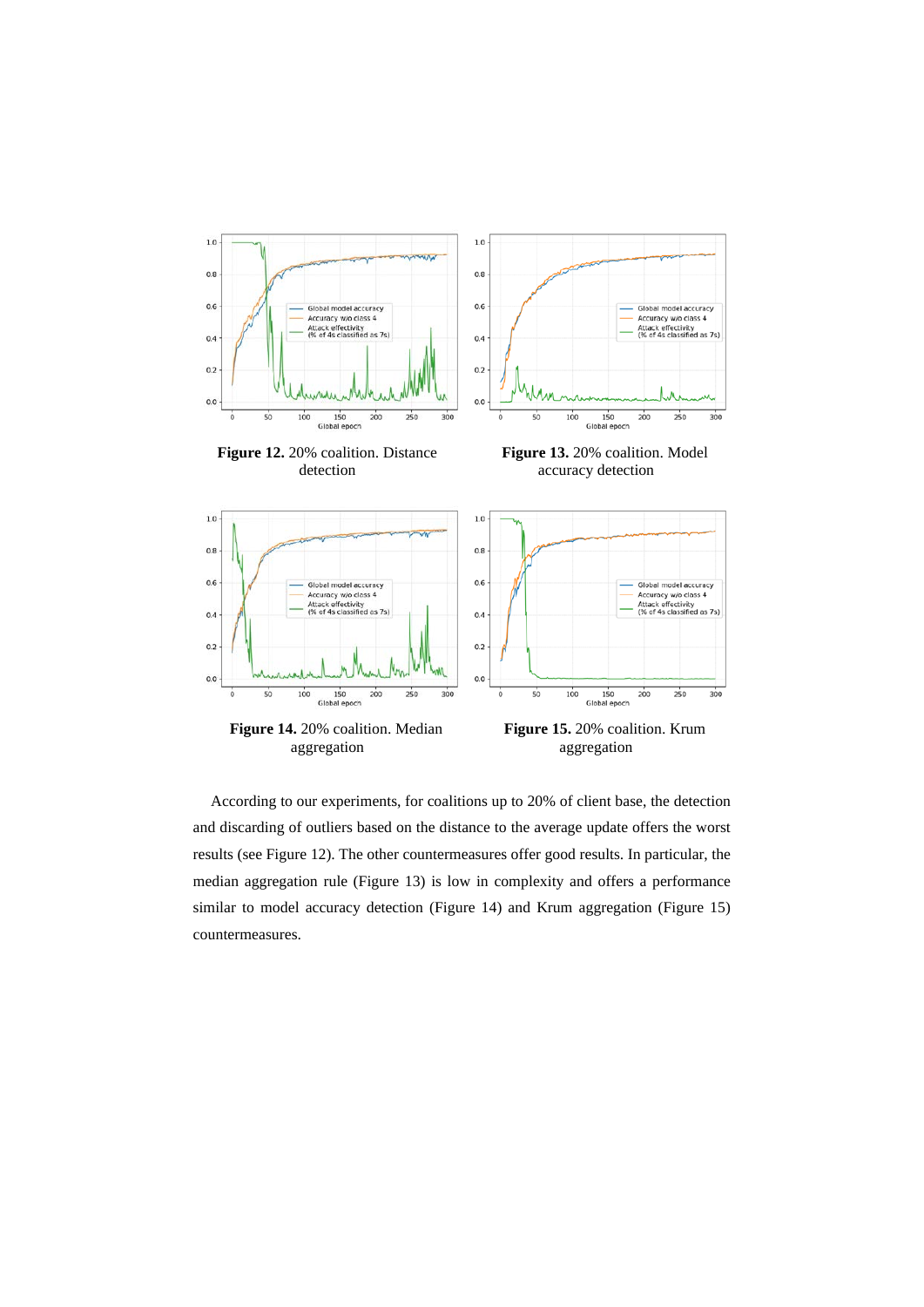<span id="page-20-3"></span><span id="page-20-0"></span>

<span id="page-20-2"></span><span id="page-20-1"></span>In the extreme case of coalitions up to 40% of the client base, the detection and discarding of outliers based on the distance to the average update and the median aggregation rule are low in complexity but offer bad results [\(Figure 16](#page-20-0) an[d Figure 18\)](#page-20-2). Outlier detection based on the model accuracy seems to offer the highest protection against Byzantine and poisoning attacks (see [Figure 17\)](#page-20-3). However, the FL server needs to have a test data set, which may not always be at hand. Moreover, time and space complexity for this countermeasure are also much higher than for the rest of methods, since the model must be evaluated for each individual client update. Finally, as shown in [Figure 19,](#page-20-1) the Krum aggregation countermeasure offers the best results, which are very similar to those obtained by the model accuracy aggregation rule but at a much lower computational cost and without requiring a test data set.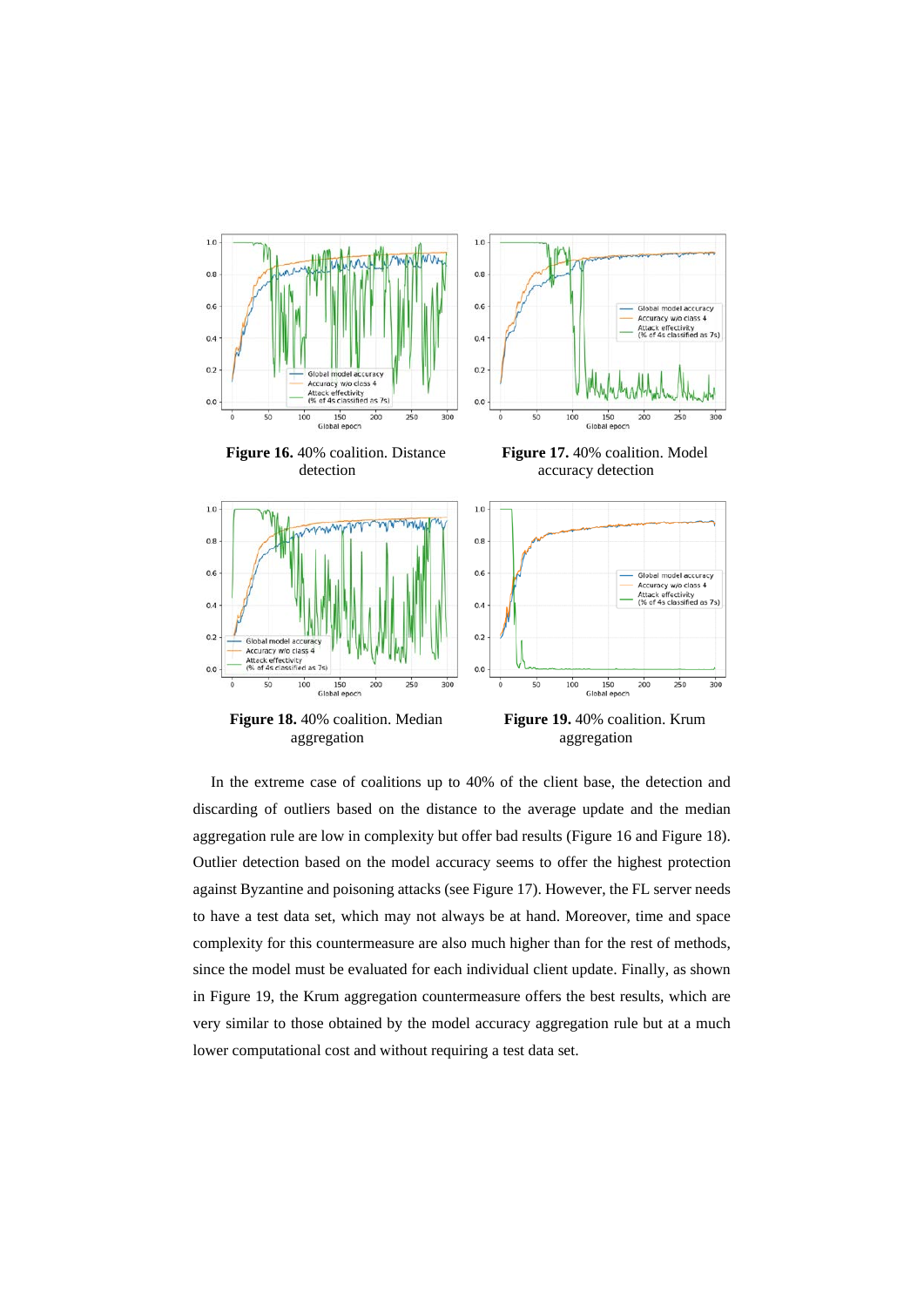# *3.5 Conclusions on security attacks*

Our experiments show that on very large communities of clients where only a small fraction of clients is randomly selected to contribute at each global training epoch, an attack by a single malicious client has little to no effect on the global model metrics. This result may not necessarily apply to all classification or regression tasks (for example to tasks with many more labels than the 10 labels of the MNIST data set), so that the use of countermeasures such as the ones introduced in Section [3.3](#page-11-0) and tested in Section [3.4](#page-14-0) should be considered.

Among the discussed and tested countermeasures, the mechanism based on computing the global model accuracy and the Krum aggregation rule offered the best results under attacks by large coalitions. The drawbacks of the global model accuracy detection mechanism are that it requires a test data set and that it is computationally expensive. The Krum aggregation rule seems to be of particular interest, given its effectiveness at discarding potentially malicious updates, its low complexity and its easy implementation and application.

Note that all these countermeasures require the FL server to access individual updates from the clients. This fact restricts the possible measures to protect clients involved in FL systems from privacy attacks described in the next Section [4;](#page-21-0) in particular, the security countermeasures of Section 3.3 are incompatible with privacy protection based on update aggregation.

#### <span id="page-21-0"></span>**4. Privacy attacks and defenses**

Federated learning intrinsically protects the data stored on each device by sharing model updates, e.g., gradient information, instead of the original data. However, model updates, which are based on original data, can reveal sensitive information. In the sequel, we characterize the adversaries that can conduct privacy attacks against FL.

In an FL algorithm, at each iteration  $t$  of the training process the adversary downloads the current global model, calculates gradient updates, and sends her own updates to the FL server. The adversary saves the current global model parameters  $W_t$ . The difference between the consecutive global models,  $\Delta W_t = W_t - W_{t-1} = \sum_k \Delta W_t^k$ ,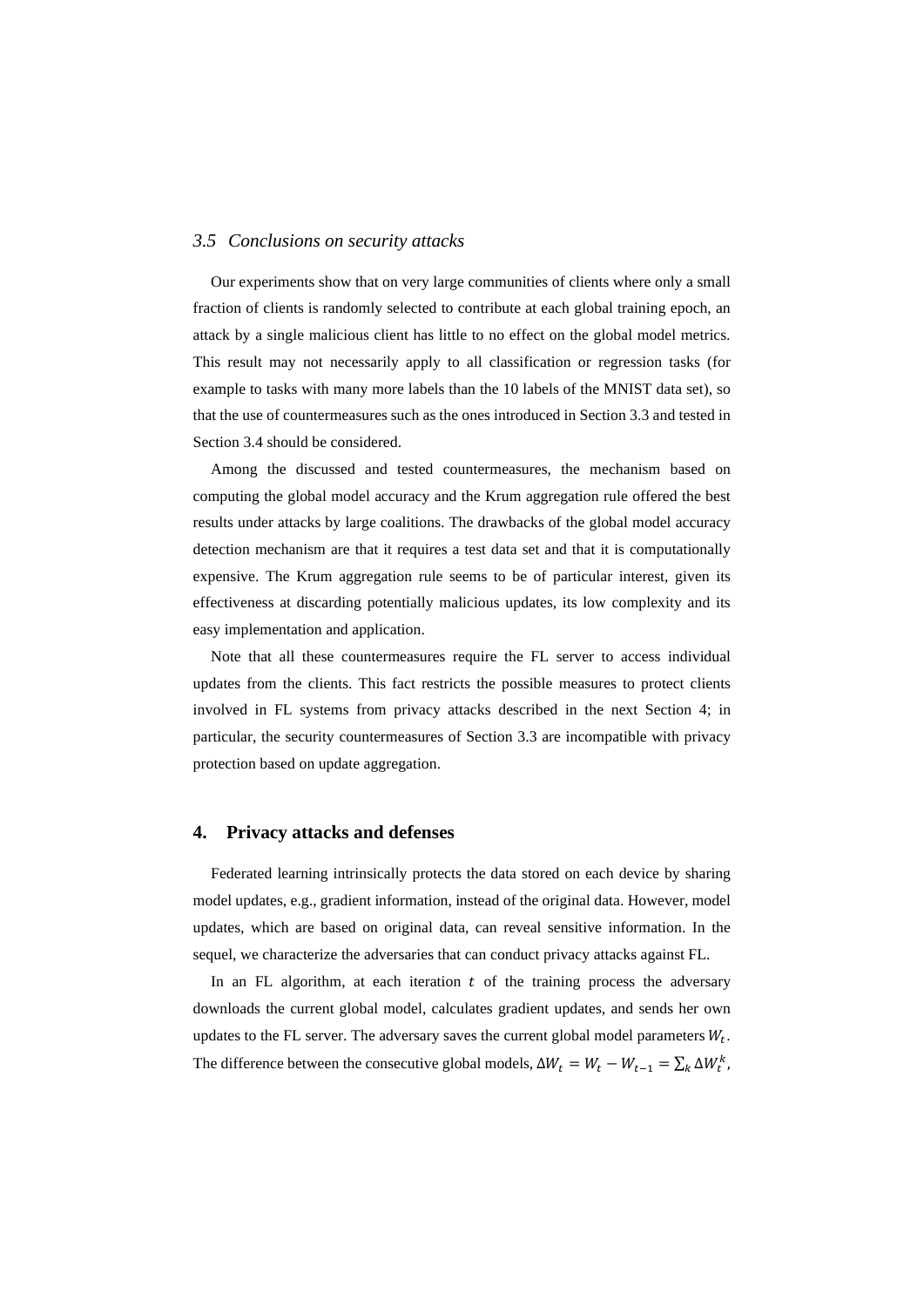is equal to the aggregated updates from all participants; hence,  $\Delta W_t - \Delta W_t^{aav}$  are the aggregated updates from all participants other than the adversary.

With respect to their role, adversaries can be classified into four types:

- *Honest-but-curious FL server.* A curious FL server receives updates  $W_i^t$ from each participant over time and uses  $W_i^t$  to infer information about the private data set of individual clients.
- *Malicious FL server.* Such a server can perform powerful attacks because it can also control the view of each client on the global model. In this way, a malicious FL server can extract additional information about the private data set of a client.
- *Honest-but-curious client*. An adversarial honest-but-curious client *i* can only observe the global parameters over time,  $W<sup>t</sup>$ , and she can use the successive parameters of the model to infer information about the private data of other clients.
- *Malicious client*. An adversarial malicious client *i* can obtain the aggregated updates from all other clients and can craft her own adversarial parameter updates  $W_i^t$  in order to get as much information as possible about the private data of other clients.

Privacy attacks to FL can be classified into two fundamental and related categories (Melis et al., 2019):

- *Membership inference attacks*. They consist in determining whether an individual data record was in the training data set. The ability of an adversary to infer the presence of a specific record in the input data training constitutes an immediate privacy threat if the training data are private or sensitive.
- *Properties of training data inference attacks*. In FL, the distribution of individuals belonging to different classes may differ among the various private data sets. This attack aims at inferring properties of a class: for example, for facial recognition models, if a class corresponds to a certain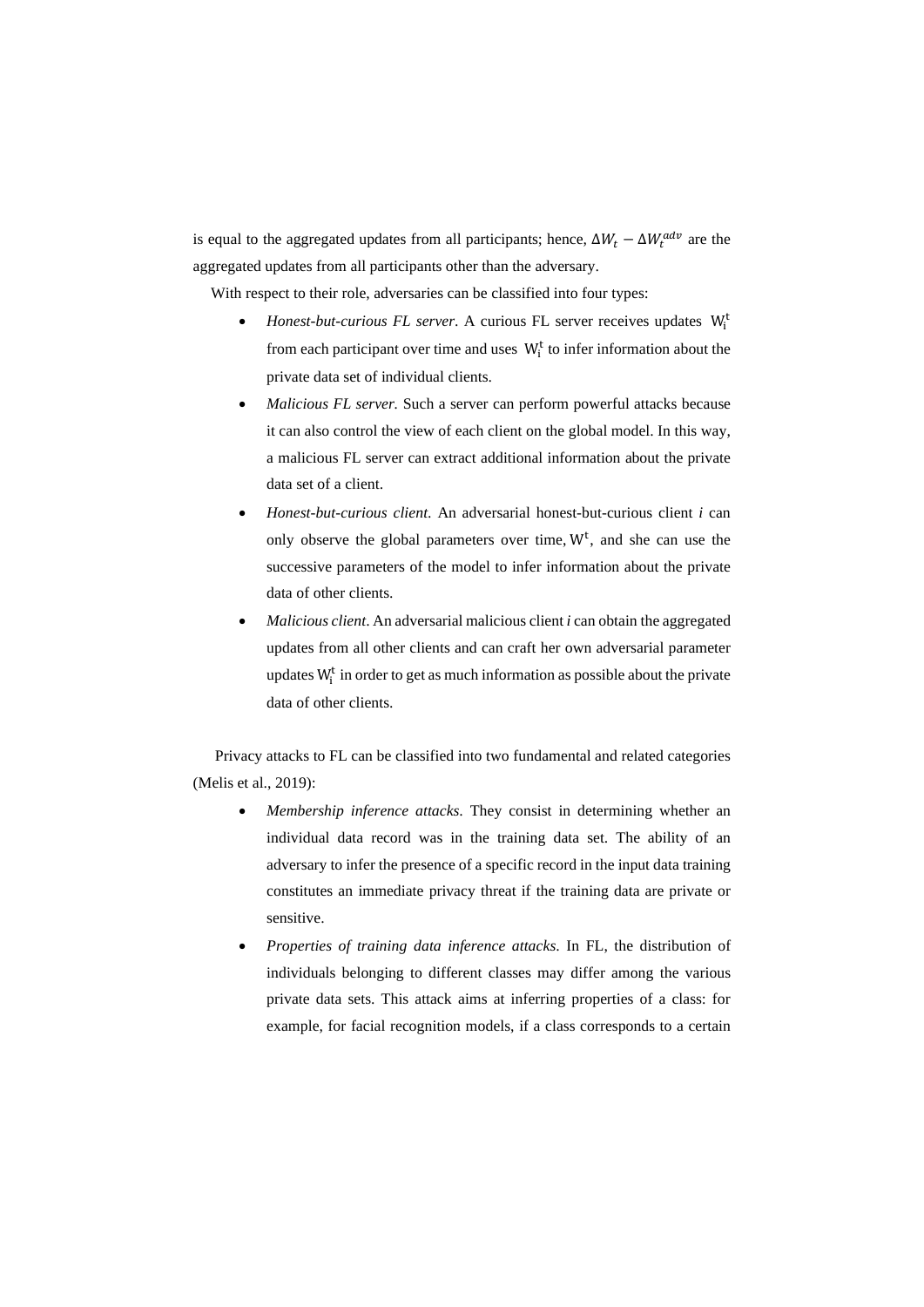individual, the attacker could infer that the individual wears glasses (Fredrikson et al., 2015).

In the following section, we survey inference attacks targeted at disclosing private clients' data. Afterwards, we discuss privacy-enhancing measures that can be employed by the clients to protect their own data.

# *4.1 Attacks from the embedding layer*

When dealing with nominal data with a discrete and sparse input space (e.g., naturallanguage text), deep learning architectures usually employ an embedding as input layer in order to manage a vector representation with a lower dimension. Let vocabulary V be the set of all words. The embedding process maps each word in the training data to a word-embedding vector via an embedding matrix  $W_{emb} \in \mathbb{R}^{|V| \times d}$ , being |V| the size of the vocabulary and  $d$  the dimensionality of the vector.

During the training process, the embedding matrix is treated as a set of parameters of the model and it is collaboratively optimized. The gradient of the embedding layer is sparse with respect to the input words: given a batch of text, the embedding is updated only with the words that appear in the batch. The gradients of the other words are zeros. Therefore, the words that belong to the training inputs offered by the honest participants in the collaborative learning might be revealed by the non-zero gradients.

#### *4.2 Attacks from the gradients*

In deep learning models, gradients are computed by back-propagating the loss through the entire network from the last to the first layer. The features of the layer and the error from the previous layer are used to compute the gradients of a layer. In the case of fully connected sequential layers  $h_l, h_{l+1}$  ( $h_{l+1} = W_l \cdot h_l$ , where  $W_l$  is the weight matrix), the gradient of error E with respect to  $W_l$  is computed as  $\frac{\partial E}{\partial W_l} = \frac{\partial E}{\partial h_{l+1}}$ .  $h_l$ . The gradients of  $W_l$  are the inner products of the error from the previous layer and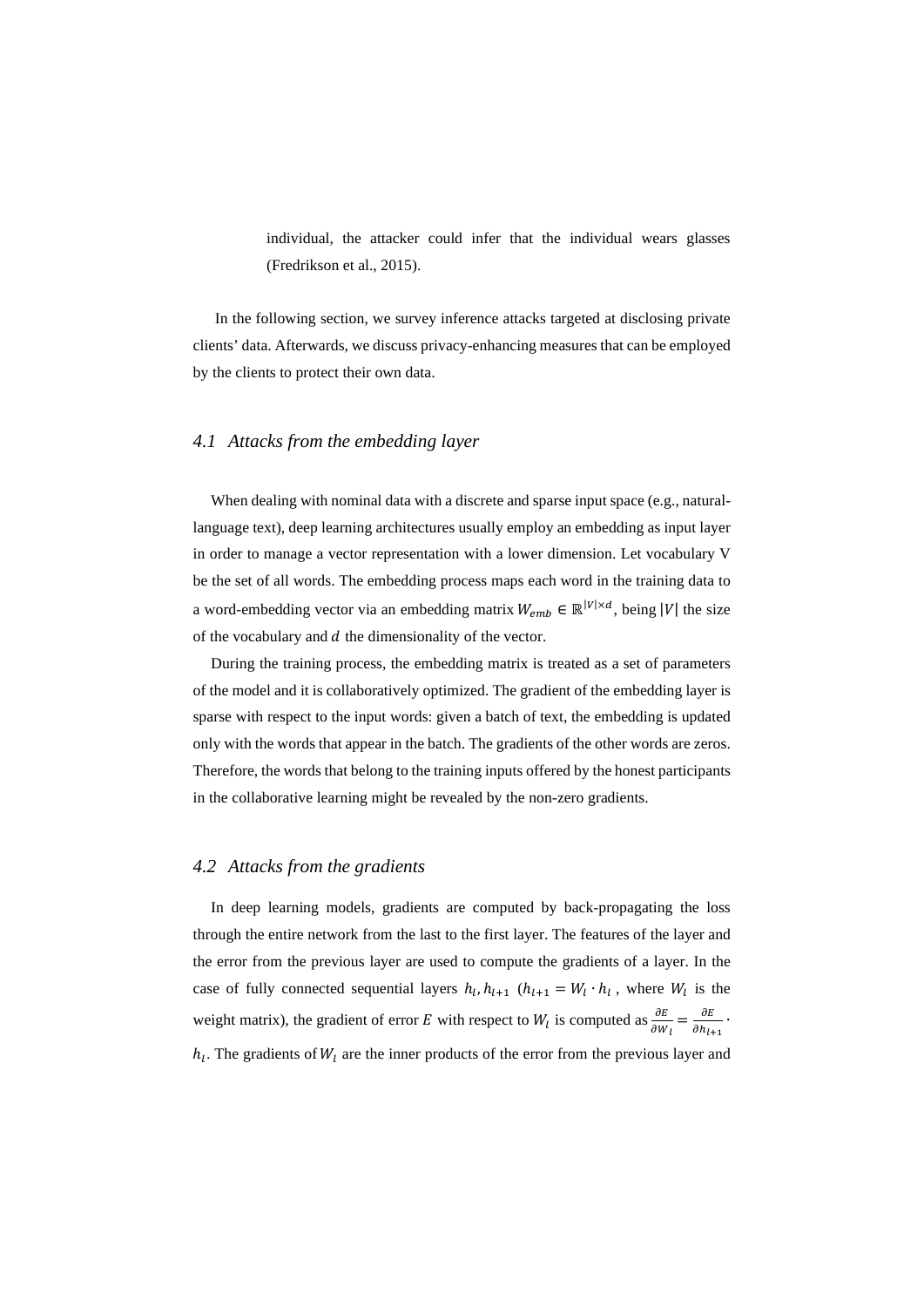the features  $h_l$ . Feature values might be inferred through observations of the gradient updates. These features are in turn based on the clients' private input data in the training process.

### *4.3 Passive and active property inference*

A passive attack occurs when the adversary infers properties from the learning process without modifying the model. For example, in the passive attack proposed in (Melis et al., 2019), the adversary uses auxiliary data consisting of points that have the property of interest and points that do not have the property. These data points need to be sampled from the same class as the target participant's data, but otherwise can be unrelated. In this attack, the adversary could leverage the global model of each iteration to create aggregated updates based on the data with the property, and updates based on the data without the property. This produces labeled samples, which enable the adversary to train a binary batch classifier that determines if the observed updates are based on the data with or without the property.

An active adversary can perform a more powerful attack by altering the learning procedure. An active adversary participates in the training process by influencing the target model in order to obtain more information about the training set. In this setting, the FL server or a curious client can construct adversarial parameter updates for an active inference attack.

Specifically, the adversary can extend his local copy of the collaboratively trained model with an augmented property classifier connected to the last layer. He trains this model in order to recognize batch properties while simultaneously performing well on the main task. The adversary uploads the updates based on her joint loss during the collaborative training process, thereby causing the global model to learn separable representations for the data with and without the property, with the gradients being separable too and enabling the adversary to infer if the training data has the property. The only difference with the passive attack is that this adversary performs additional local computations and uploads the altered values into the collaborative learning procedure.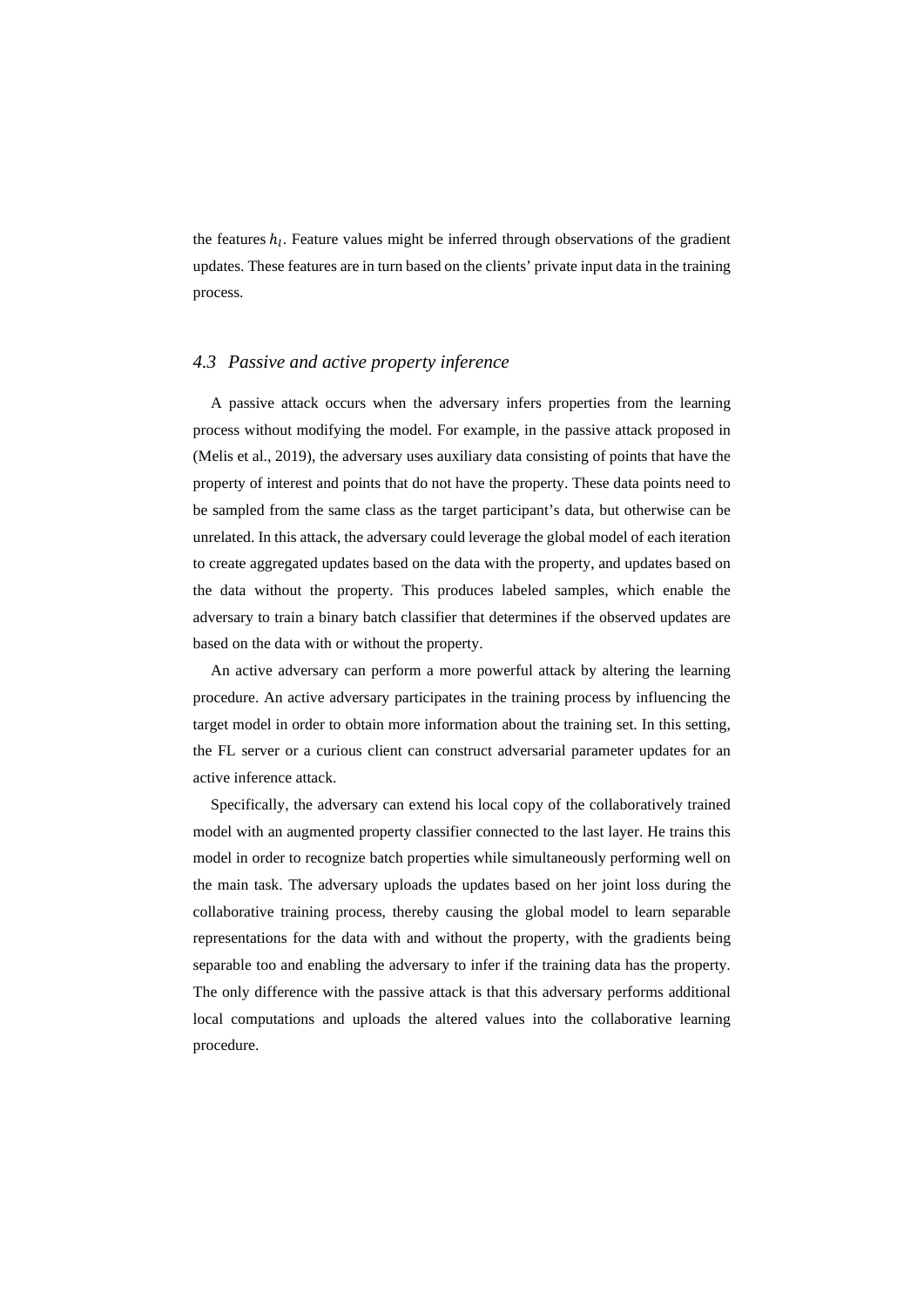### *4.4 Generative adversarial networks (GAN)*

More powerful attacks than those seen so far can be performed through Generative Adversarial Networks (GAN). The Deep Learning community has recently proposed GANs (Goodfellow et al., 2014; Radford et al., 2016; Salimans et al., 2016), which are still being intensively developed (Hitja et al., 2017). The objective of GANs is to generate similar samples with the same distribution to those in the training data. It must be highlighted that GANs generate these samples without having access to the original samples. The GAN learn the distribution of the data through the deep neural network.

The GAN procedure pits a discriminative deep learning network against a generative deep learning network in a game (in the sense of game theory). In the original paper (Goodfellow et al., 2014), the data used in the examples consist of data sets that contain images. In this case, the network is trained to discriminate between images from the original data set and the images generated by the GAN. However, GAN attacks can be extended to other types of data, such as demographic records.

In a first step, the generative network is initialized with random values. Then, at each iteration the GAN is trained to imitate the images included in the training data of the discriminative network. The GAN procedure solves the following optimization problem:

$$
\min_{W_G} \max_{W_D} \sum_{i=1}^{n_+} \log f(x_i; W_D) + \sum_{j=1}^{n_-} \log(1 - f(g(z_j; W_G); W_D)),
$$

where  $\{x_i\}_{i=1}^{n_+}$  is a data set of real images of size  $n_+$ ,  $f(x_i;W_D)$  is a discriminative deep neural network that classifies input images as real or fake, and  $W_D$  denotes its parameters.  $\{z_j\}_{j=1}^{n_-}$  is a set containing randomly generated values of size  $n_-, g(z_j; W_G)$ is a generative deep neural network with parameters  $W_G$ , which from a random input generates an image.

The training procedure works as follows. First the gradient on  $W<sub>D</sub>$  is computed to maximize the performance of the discriminative deep neural network. Hence  $f(x_i; W_D)$ is able to distinguish between samples from the original data, i.e.,  $x_i$ , and samples generated from the generative structure, i.e.,  $x_j^{face} = g(z_j; W_G)$ . Then, the gradients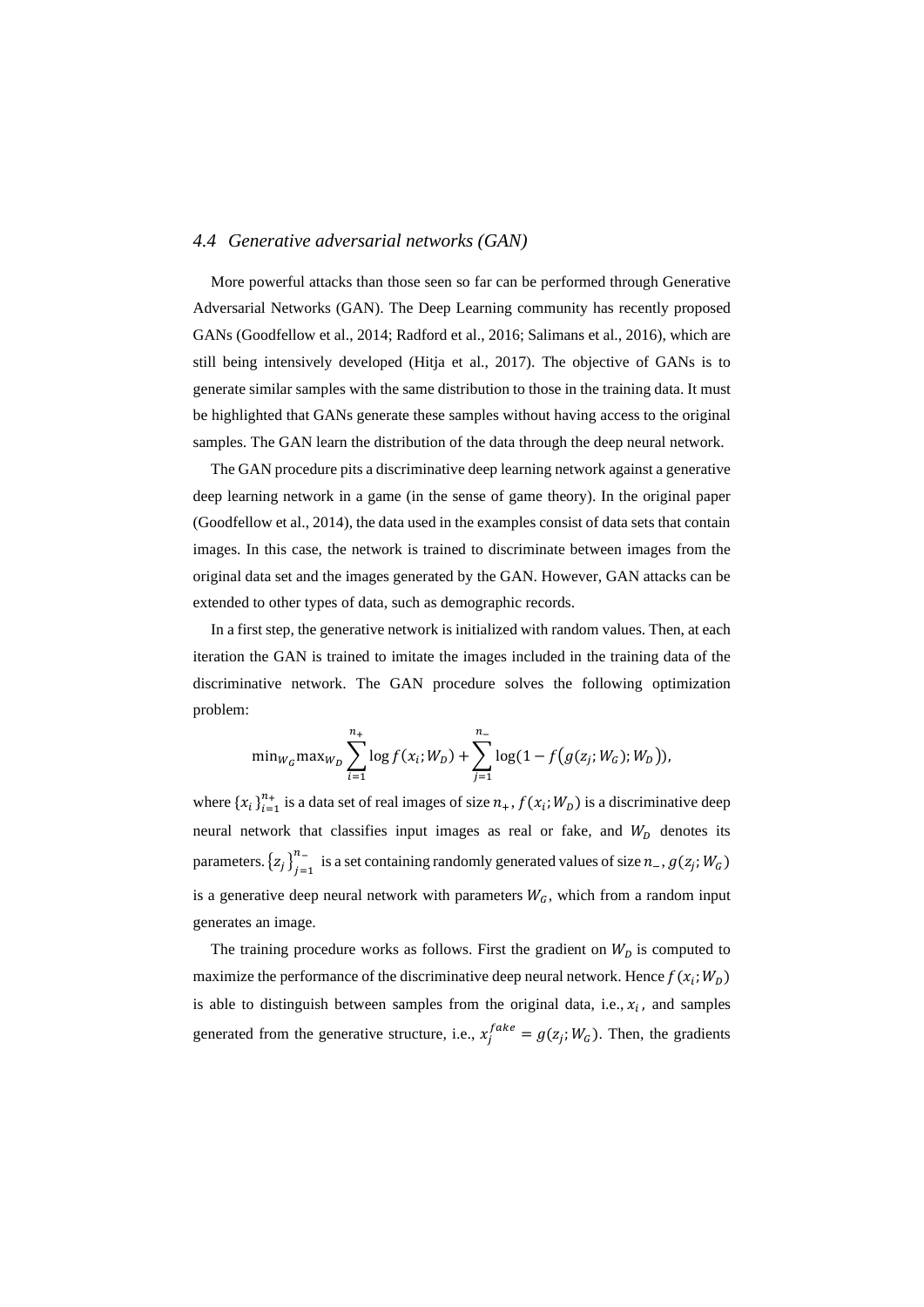on  $W_G$  are computed. In this way, the samples generated from  $x_j^{Iake} = g(z_j; W_G)$ imitate the original data (without being copies of them). At the iteration where the discriminative network cannot differentiate between samples from the original data set and the samples generated by the generative network, the procedure ends.

*Client-side GAN-based attacks*. This kind of attacks exploits the real-time nature of the training process: a possible adversary can train a GAN to generate prototypical samples of the targeted training set and, thus, compromise the privacy of the training set owner (Hitja et al., 2017). The samples generated as output of the GAN seek to have the same distribution as the input data used during the training process. In addition and interestingly, the authors in (Hitja et al., 2017) demonstrate that protecting the shared parameters that constitute the model by applying record-level differential privacy noise, as suggested in previous work (Shokri and Shmatikov, 2015), is ineffective (i.e., recordlevel DP does not protect against GAN-based attacks). This issue is discussed in Section [4.5.](#page-27-0)

The attack described in (Hitja et al., 2017) relies on an active insider. It works in a white-box access model where the attacker can see and use internal parameters of the model. The adversary participates as an honest client in the federated deep learning protocol, but he tries to extract information about a class of data he does not own (the target data is owned by the victim client). In the active attack, the adversary will also influence the learning process to force a victim into releasing further details about the targeted class.

Client-side GAN-based attacks have, however, three main limitations: i) they require changing the architecture of the distributed model to introduce adversarial influence in the learning process; ii) the adversarial influence introduced by the malicious client can become insignificant after many iterations of the process; iii) the attack can only imitate the input data for training rather than the exact samples from the victim (Melis et al., 2019).

*FL server-side GAN-based attacks*. In order to address the drawbacks of client-side GAN-based attacks, the authors of (Wang et al., 2019) propose a multi-task GAN for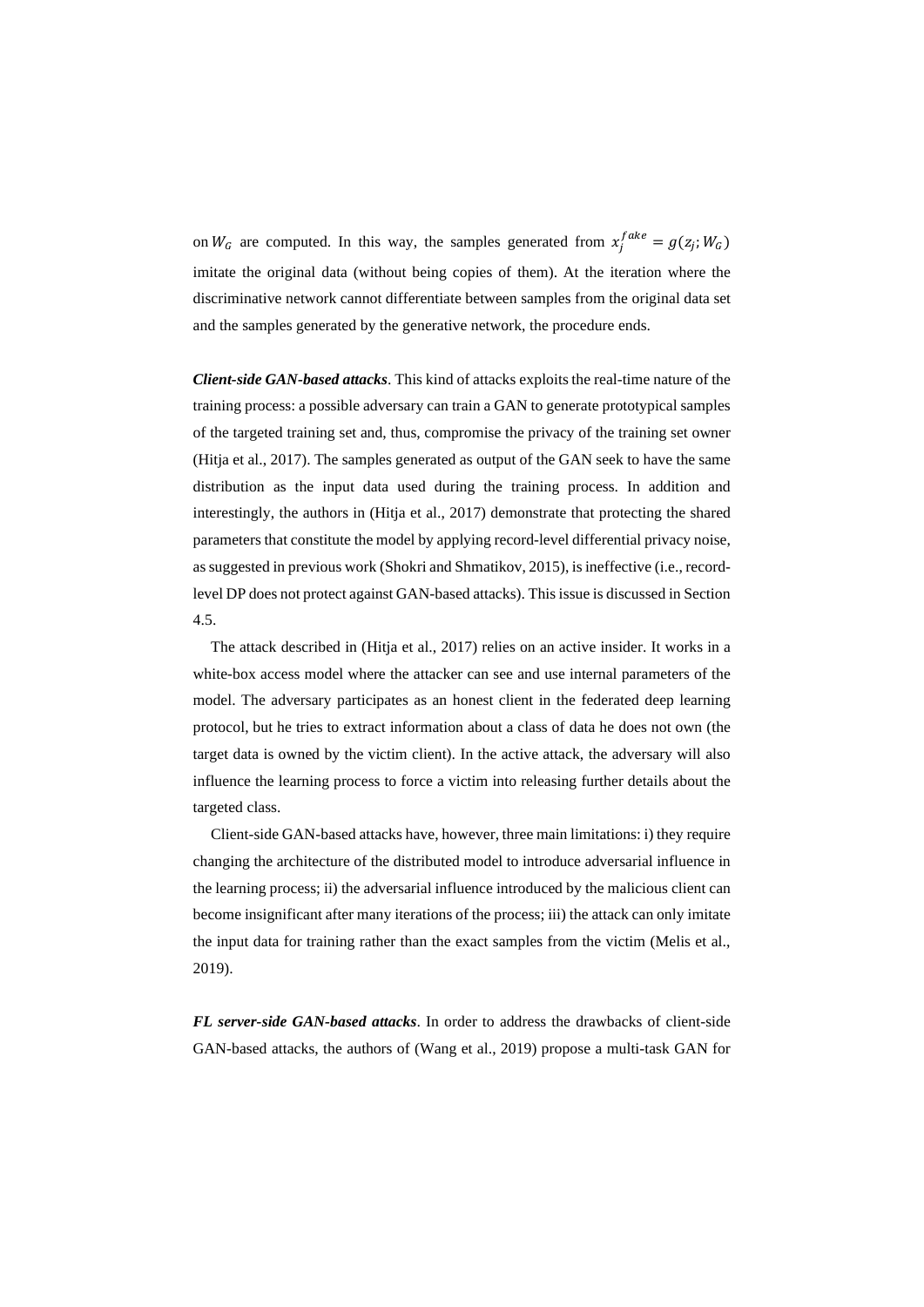Auxiliary Identification (named mGAN-AI) that operates on the FL server side and does not affect the learning process because it is invisible for the FL procedure. The attack improvements are based on performing additional tasks during the training process of the GAN. The improvements enhance the quality of the generated samples without compromising the collaborative learning process and without modifying the shared model, thus achieving an invisible attack. In addition, the fact that the FL server is able to discriminate the identity of the clients enables client-level retrieval of private data.

The server-side mGAN-AI attack works as follows. Assume  $N$  clients where the victim  $v$  is the client whose data would be reconstructed by the malicious FL server. Following the federated learning procedure, at the  $t$ -th iteration, the malicious FL server sends the current shared model  $M_t$  to each of the N clients and then receives the updates  $u_t^1, u_t^2, ..., u_t^N$ , which have been trained by each client using as input their respective private data. Specifically,  $u_t^v$  denotes the update  $u$  from the victim  $v$  at time  $t$ . To reconstruct the victim's private data, the attack uses a variant of GAN with a multi-task discriminator, which simultaneously discriminates category, reality, and the client identity of input samples. Note that the architecture of the discriminator is the same as the shared model regardless of the output layer. Then, the FL server can perform a passive attack by aggregating the update  $u_t^v$  of the victim  $v$  to the shared model in this iteration and updating the discriminator, or it can perform an active attack by aggregating the update  $u_t^v$  to the discriminator directly. Moreover, the FL server calculates representatives of each client to control their identities. Then, the FL server trains the updated discriminator using the samples produced by the generator as inputs. Correspondingly, the generator is updated to approximate the victim's data.

# <span id="page-27-0"></span>*4.5 Privacy defenses*

Privacy attacks can break the privacy of a client versus other (malicious) clients or the FL server. The attacks performed by the FL server are especially effective, since the server centralizes client updates and has more control on the FL process (particularly, on the configuration of the global model). Also, it is not unrealistic that the FL server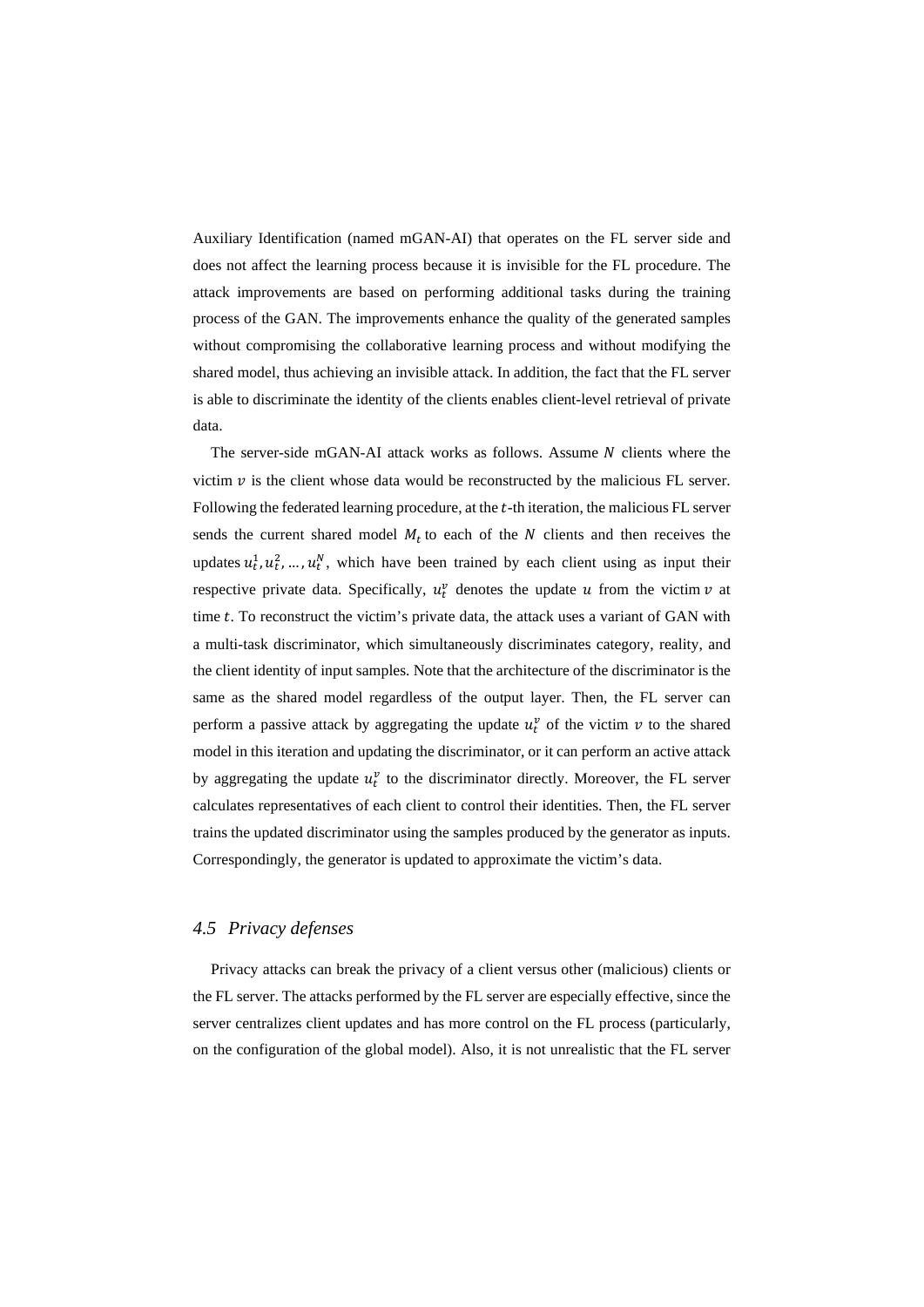may know the identity of a client (e.g., if the server is the service provider of a telecommunication company); in this way, a record with private data inferred on a specific client could be associated to a real identity.

Clients can, however, proactively implement privacy defenses to thwart privacy attacks (especially those conducted by the FL server). In the literature, we can find solutions that use secure multiparty computation (SMC) to securely aggregate updates so that the server can only obtain the clear aggregated updates, but not individual ones. On the other hand, some authors employ differential privacy (DP) to distort client updates locally, so that attack inferences are no longer unequivocal. In the following we review these two approaches and discuss their pros and cons.

*Secure multiparty computation*. Cryptographic techniques have been used to prevent privacy disclosure of client data in federated learning. The best-known approach is that of Google, which proposes to use a secure aggregation protocol (Bonawitz et al., 2017) where the updates from individual clients' devices are securely aggregated by leveraging SMC to compute weighted averages of model parameters. The FL server can decrypt the average update only if a sufficient number of clients (for example 100 or 1000) have participated in the secure aggregation. This is feasible thanks to the client updates being sent via additive secret sharing. No individual update is disclosed before averaging, but this is not a problem because the FL server only needs the average update to update the global model. As a result, the private data of clients participating in the FL protocol are protected.

The main advantage of this approach is that SMC is a lossless method; it therefore retains the accuracy of the learned model while keeping the data private. On the negative side, SMC protocols incur significant extra communication cost among clients. Such a cost (which ought to be added to the cost of the local training) may be unaffordable for some client devices and networks. Also, the secure aggregation of updates requires the clients to communicate with each other; this may be difficult in highly dynamic networks (such as mobile networks) in which client devices are not always on-line or reachable or in which the physical communication channels may not be reliable. Finally, as it will be discussed in Section [5,](#page-31-0) SMC protection has a very negative side effect for security: due to the secure aggregation of updates, it disables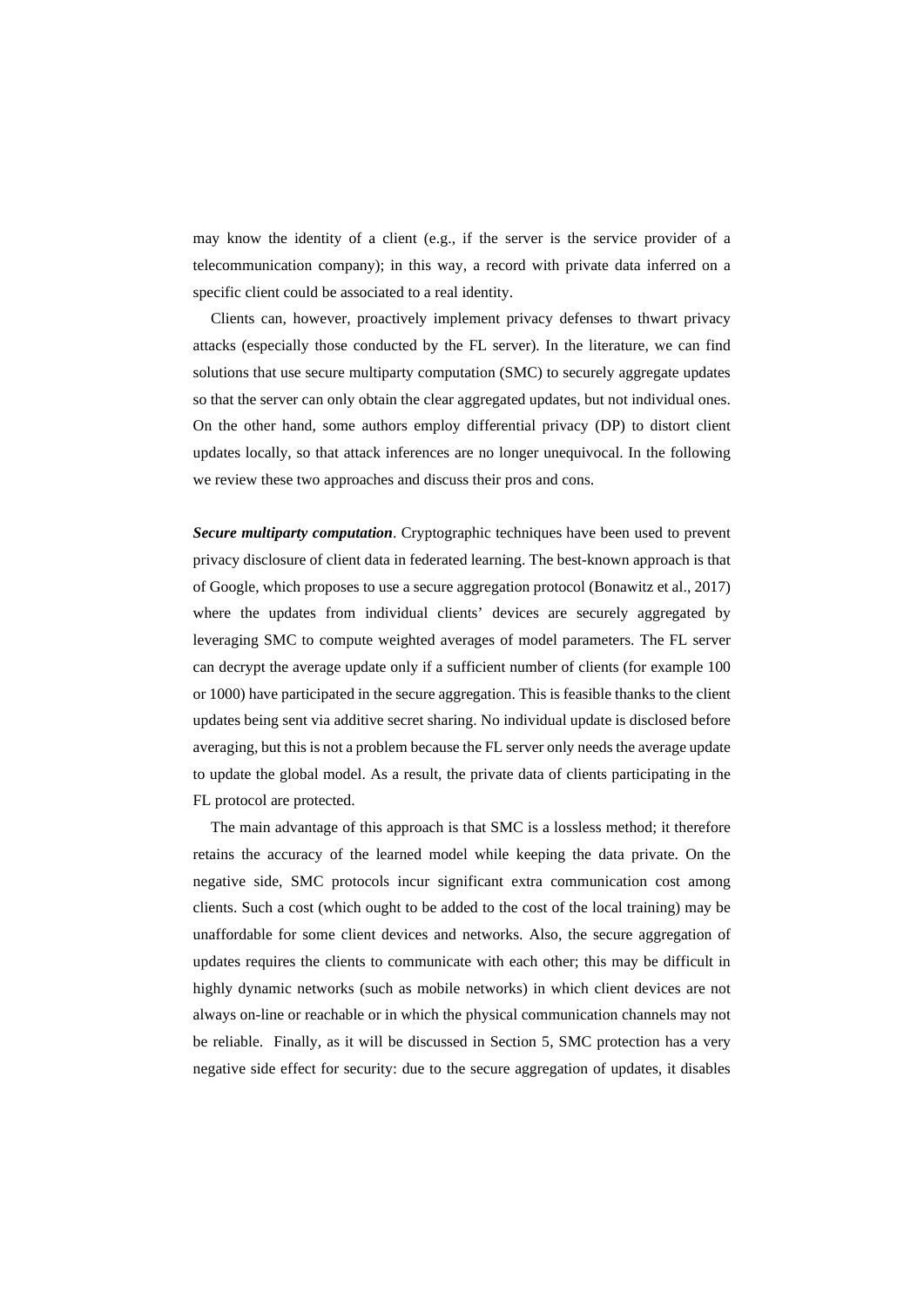any countermeasures that the FL server may implement to mitigate Byzantine and poisoning attacks against the model. Since SMC-based protection hides the individual updates provided by the clients, countermeasures to security attacks are ineffective and attacks become undetectable to the server.

*Differential privacy*. Locally distorting client updates by adding noise with a distribution that offers ɛ-differential privacy is a very common approach to enhance privacy in FL (Bhowmick et al., 2019; Differential Privacy Team, 2017; McMahan and Andrew, 2018; Triastcyn and Faltings, 2019; Wei et al., 2020).

Differential privacy (DP) was originally proposed for interactive statistical queries to a database (Dwork, 2011). Formally, a randomized algorithm  $M$  with domain  $\Lambda^{|\mathcal{X}|}$  is  $\epsilon$ -differentially private if for all  $S \subseteq Range(M)$  and for all datasets  $x, y \in \Lambda^{|\mathcal{X}|}$  that differ in a single record, it holds that

 $Pr[M(x) \in S] \leq e^{\epsilon} Pr[M(y) \in S].$ 

This implies that the result of algorithm  $M$  is not affected (up to some probability) by the inclusion, removal or modification of a single record. If each record stores the data of a single individual, differential privacy offers a very robust privacy guarantee: the outputs of differentially private algorithms are not (very) affected by the presence or absence of any individual's data in the input data set. Differential privacy is often achieved by adding controlled noise to the input data or to the output of algorithm  $M$ . Specifically, the noise distribution depends on the  $\varepsilon$  parameter (which should be below 1 to offer robust protection (Dwork, 2011)) and the sensitivity of  $M$  to the presence or absence of any single record.

When applied to the FL setting, DP distorts client updates so that the presence or absence of any particular record in a client's private data does not significantly influence the update sent by the client. Therefore, no unequivocal inferences can be made by the FL server on the clients' data based on individual updates.

Compared to SMC, DP has the advantage that the required noise can be efficiently added at the client side. Also, neither changes in the protocol nor extra communication are needed. Finally, DP, when applied properly, offers a strong privacy guarantee.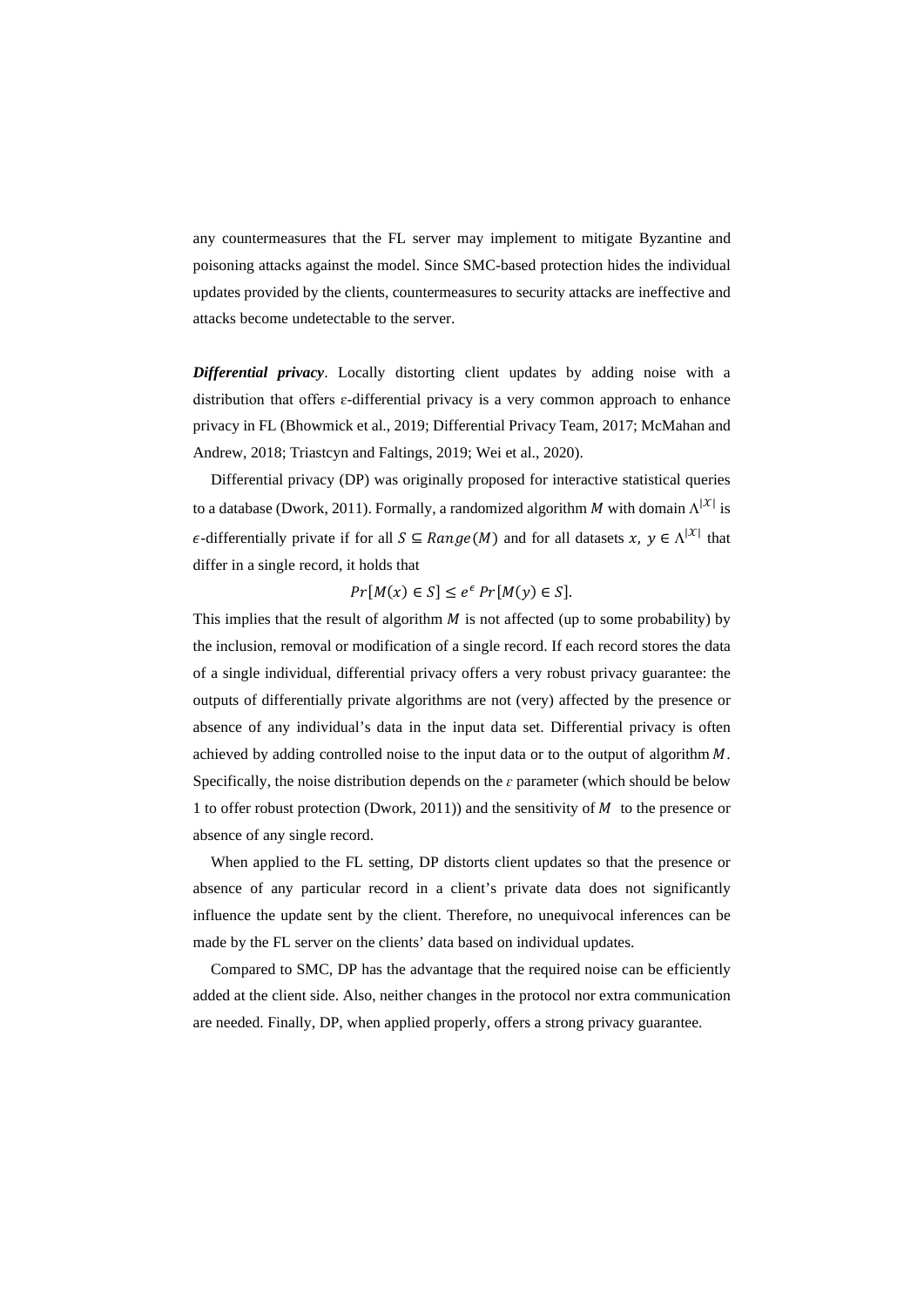The main drawback of DP is that the distortion introduced by the noise added to the client updates significantly affects the accuracy of the learned model (Domingo-Ferrer et al., to appear). For instance, in (Wei et al., 2020), the authors show that using DP in FL significantly decreases the accuracy of the model, even for very large values of  $\varepsilon$ (between 30-100). Notice that the privacy guarantees of DP for such large values of *ɛ* are so weak that they would not prevent privacy attacks. Moreover, since model updates are protected in each epoch, and in successive epochs they are computed on the same (or, at least, not completely disjoint) client data, sequential composition applies. The sequential composition property of DP states that if a data set collected at time  $t_1$  is DPprotected with  $\varepsilon_1$  and a data set collected at time  $t_2$  on a non-disjoint set of individuals is DP-protected with  $\varepsilon_2$ , the data set obtained by composing the two collected data sets is DP-protected only with  $\varepsilon_1 + \varepsilon_2$ . Therefore, to attain a certain  $\varepsilon$  after *n* epochs by collecting updates on the same set of clients, each update should be DP-protected with *ɛ/n*, thereby exponentially reducing the utility of the data. Given that the guarantees of differential privacy only hold for small values of  $\varepsilon$  (below 1), we can conclude that robust DP applied to FL is incompatible with reasonable model accuracy.

[Table 2](#page-30-0) summarizes, characterizes and compares the privacy attacks and countermeasures discussed so far.

| Privacy attack<br>method                                                                     | Impact                                                                                                       | Requirements                                                                                                            | Countermeasures                                                                                                                                                                    | Cost of<br>countermeasures                                                                                 |
|----------------------------------------------------------------------------------------------|--------------------------------------------------------------------------------------------------------------|-------------------------------------------------------------------------------------------------------------------------|------------------------------------------------------------------------------------------------------------------------------------------------------------------------------------|------------------------------------------------------------------------------------------------------------|
| Inference of<br>properties of<br>training data-<br>passive attack<br>(Melis et al.,<br>2019) | The adversary<br>infers<br>properties of<br>the training<br>data without<br>modifying the<br>model           | Auxiliary data<br>some of which<br>have the property<br>and some of<br>which do not                                     | • Record-level<br>differential privacy<br>(Shokri and<br>Shmatikov, 2015)<br>• Secure multiparty<br>computation<br>(Bonawitz et al., 2017)<br>$\bullet$ Anonymous<br>communication | Low<br>computation<br>but accuracy<br>loss<br>High<br>computation,<br>conflicts with<br>security<br>Medium |
|                                                                                              |                                                                                                              |                                                                                                                         | channels                                                                                                                                                                           |                                                                                                            |
| Inference of<br>properties of<br>training data-<br>active attack<br>(Melis et al.,<br>2019)  | The adversary<br>infers<br>properties of<br>the training<br>data by<br>altering the<br>learning<br>procedure | Auxiliary data<br>some of which<br>have the property<br>and some of<br>which do not. The<br>adversary<br>performs local | • Record-level<br>differential privacy<br>(Shokri and<br>Shmatikov, 2015)<br>• Secure multiparty<br>computation<br>(Bonawitz et al., 2017)                                         | Low<br>computation<br>but accuracy<br>loss<br>High<br>computation,<br>conflicts with<br>security           |

<span id="page-30-0"></span>Table 2. Privacy attack methods on FL along with their characteristics and possible countermeasures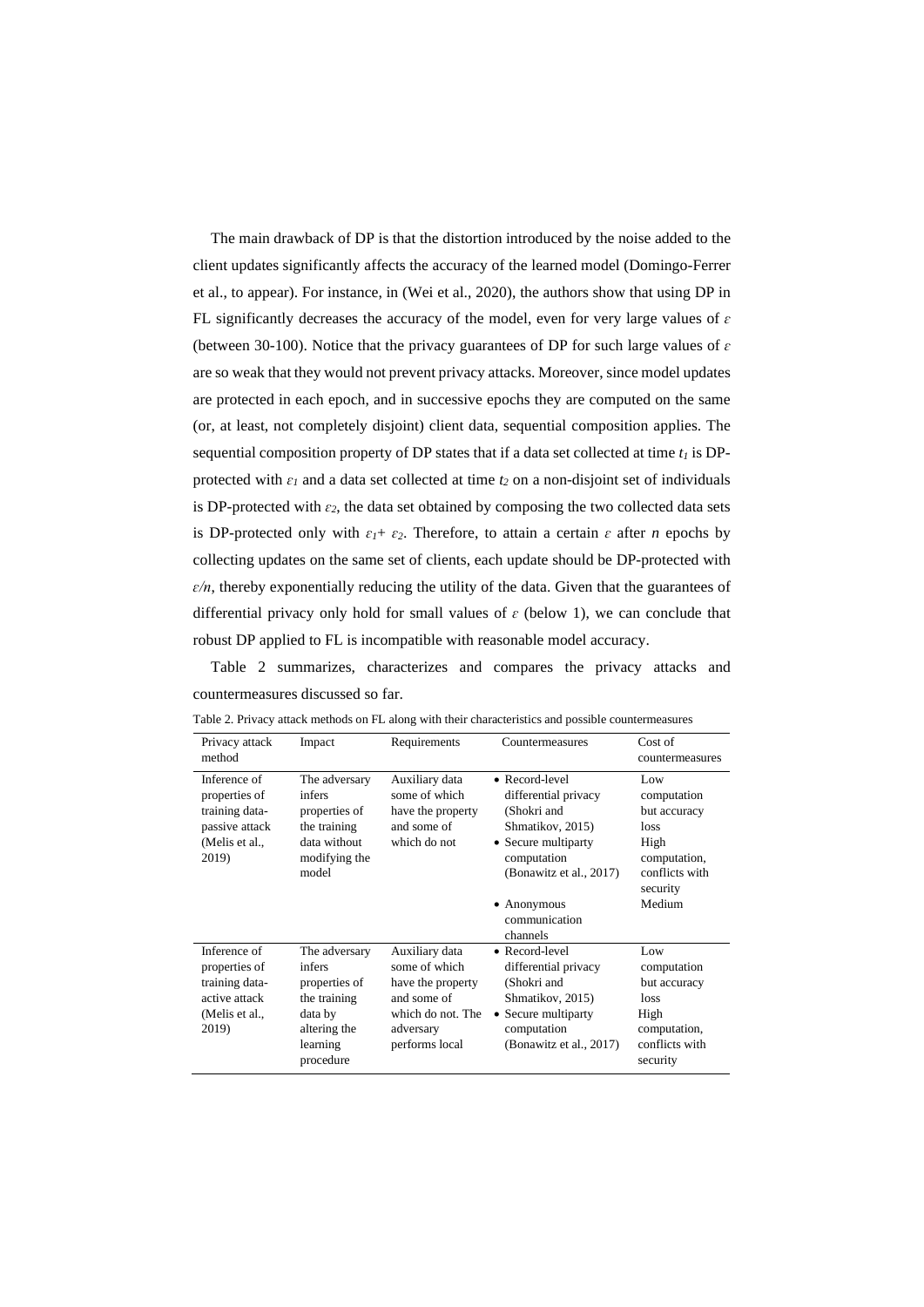|                                                      |                                                            | computations to<br>modify the model                | $\bullet$ Anonymous<br>communication<br>channels              | Medium                                             |
|------------------------------------------------------|------------------------------------------------------------|----------------------------------------------------|---------------------------------------------------------------|----------------------------------------------------|
| Client-side<br>GAN-based                             | The adversary<br>trains a GAN                              | It requires<br>changing the                        | • Large number of<br>epochs                                   | Medium                                             |
| attacks (Hitja et<br>al., 2017)                      | to generate<br>prototypical<br>samples of the<br>targeted  | architecture of the<br>distributed model           | • Secure multiparty<br>computation<br>(Bonawitz et al., 2017) | High<br>computation,<br>conflicts with<br>security |
|                                                      | training set                                               |                                                    | $\bullet$ Anonymous<br>communication<br>channels              | Medium                                             |
| FL server-side<br>GAN-based<br>attacks. m-<br>GAN-AL | It enables<br>client-level<br>retrieval of<br>prototypical | The adversary<br>operates on the FL<br>server side | • Secure multiparty<br>computation<br>(Bonawitz et al., 2017) | High<br>computation,<br>conflicts with<br>security |
| (Wang et al.,<br>2019)                               | private data                                               |                                                    | $\bullet$ Anonymous<br>communication<br>channels              | Medium                                             |

# <span id="page-31-0"></span>**5. Simultaneously achieving privacy and security in federated learning**

Simultaneously offering privacy and security protection in FL while keeping low accuracy loss and low computational overhead is a major challenge. Beyond providing rigorous privacy guarantees, mechanisms employed to protect the privacy of clients should not significantly degrade the accuracy of the learned models. Similarly, privacypreserving approaches should not drastically increase the computational complexity of the training process or introduce an unaffordable overhead to the network.

Regarding security risks, as discussed in Section [3.3,](#page-11-0) protection mechanisms against Byzantine and poisoning attacks require the FL server to analyze individual clientsupplied updates. Privacy-enhancing techniques based on secure multiparty computation, which use heavy encryption to aggregate local updates before applying them to the global model, do not only entail substantial overhead but they hide the individual updates from the FL server. Therefore, they prevent the server from computing accuracy metrics and weight statistics on individual updates, thus precluding detection and discarding of malicious updates.

Consequently, any technique for protecting clients from privacy attacks should avoid update aggregation in order to be compatible with security protection. As discussed in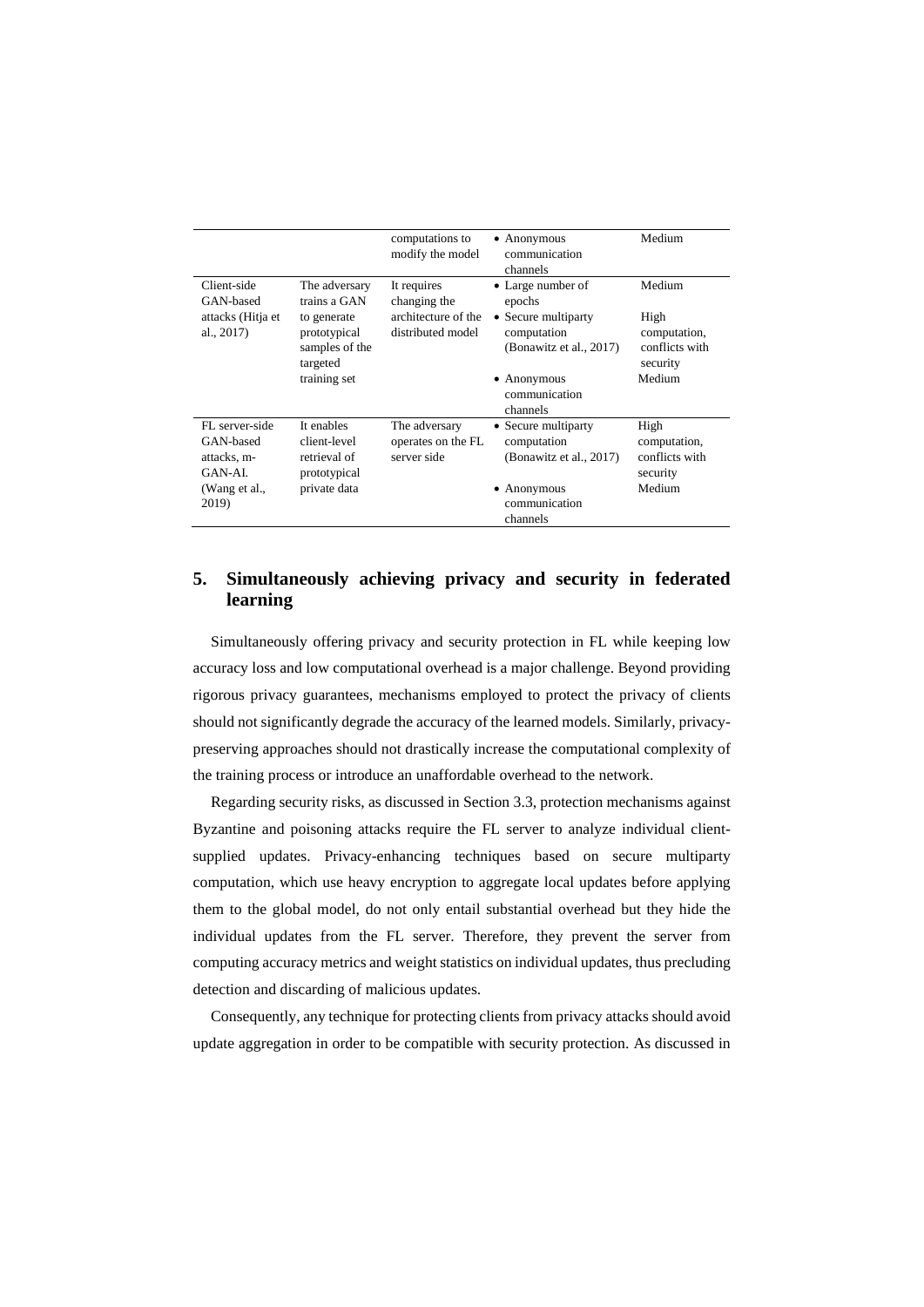Section [4.5,](#page-27-0) differential privacy fulfills this property and incurs low overhead, but it severely degrades the accuracy of the learned model.

An alternative privacy-enhancing mechanism that, as far as we know, has not been explored yet in the FL literature consists of breaking the link between updates and their generators, e.g., via anonymous communications. To this end, in general it does not suffice to use encrypted communications (SSL/TLS). Even though these ensure the confidentiality of communications against third parties, they are of little help when one of the communicating parties (e.g. the FL server) is a potential adversary. Furthermore, just suppressing identifiers from the message payload may not provide enough privacy guarantees. Metadata of messages, such as the sender's IP address or the timestamp, can reveal private information about individuals and be used by the server to link different updates or pieces of information to single, identifiable individuals. *Anonymous communication channels* are a solution to prevent the communicating parties from learning the metadata of messages, and thus provide sender-message unlinkability.

The rationale of this approach is that, when learning tasks in which the clients' privately held data do not contain personally identifiable information (such as pictures, names, or passport names), breaking the link between clients and their updates is enough to preserve the privacy of clients. The reason is that the privacy sensitivity of non-identifying attributes originates from the risk that profiles are created by an attacker by linking all the values corresponding to the same client; now, such profiling is thwarted if individual updates are made unlinkable.

Unlinkability in communications can be achieved by using:

- Third-party anonymous channels such as proxies, VPNs or TOR (The Onion Routing network<sup>[1](#page-32-0)</sup>).
- Verifiable mixnets.
- Peer-to-peer networks to forward updates among clients before submitting them to the service provider.

The first two approaches require third-party service providers and they are generalpurpose off-the-shelf solutions that cannot be tailored to FL. In the case of TOR, it is

<span id="page-32-0"></span><sup>&</sup>lt;sup>1</sup> [https://torproject.org](https://torproject.org/)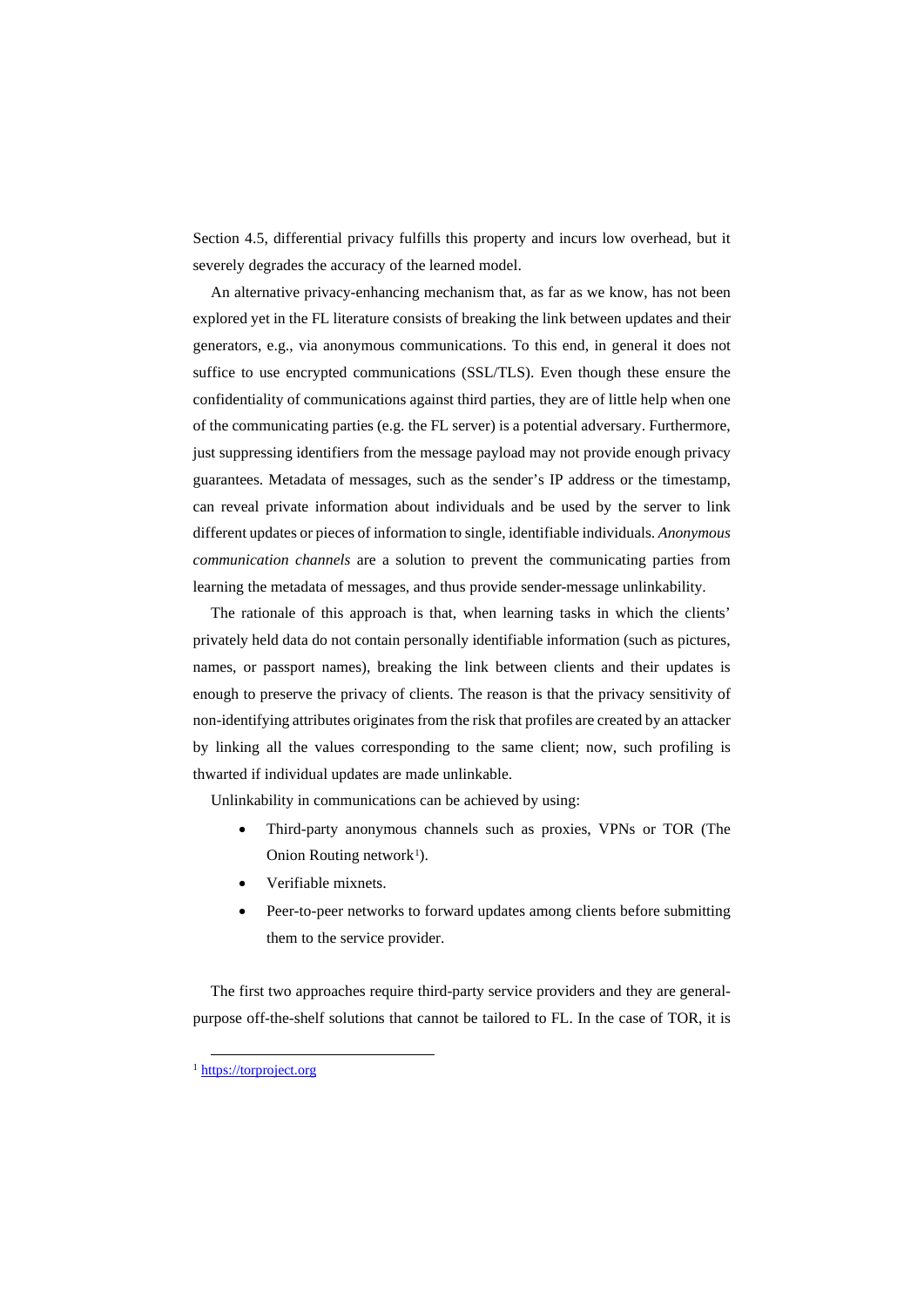possible for entry nodes to know who the originators of the messages are, and coalitions of dishonest nodes could reveal the paths of given message transmissions. Additionally, some de-anonymization strategies have been proposed for TOR (Nurmi and Niemelä, 2017). Likewise, a verifiable mixnet requires a third party to host and offer the anonymization service. Thus, both solutions are moving the trust problem to different entities, instead of solving it. Another issue in both approaches is the scalability of both systems in case of broad adoption of privacy-preserving federated learning.

Let us focus on the third approach, which is the most innovative and can be designed from scratch to encompass the specificities of FL. The basic idea is that, instead of each client always submitting her model updates directly to the FL server (which might leak her private data), she chooses to forward her model update to another client, that we call the forwardee. The forwardee may in turn decide to submit the updated model to the FL server or refuse to do it. If the forwardee refuses the request, the update originator tries another forwardee until someone submits her model update to the FL server. This single-hop approach protects the privacy of the update originator versus the FL server because the latter does not know who originated each received update, and further cannot link successive model updates by the same originator.

The above approach is single-hop and it does not protect the privacy of clients versus each other (the forwardee knows who originated the received update). To fix this, we can generalize the idea into a multi-hop protocol, whereby a forwardee receiving a model update can submit it or forward it to yet another forwardee. Forwarding is an alternative to refusing the updated model. This multi-hop approach prevents privacy disclosure to both FL server and other clients because neither the FL server nor forwardees know whether they are receiving the model update from the originator or from another forwardee. Moreover, the successive model updates originated by the same client are unlinkable, which goes a long way towards guaranteeing that the private data sets of clients stay confidential. Peer-to-peer multi-hop protocols have been successfully applied to enhance privacy in other contexts, such as anonymous query submission to a web search engine (Domingo-Ferrer et al., 2017).

However, for a system like this to be sustainable, clients should be rationally motivated to accept and submit model updates from other clients. A way to introduce artificial incentives in peer-to-peer networks is the use of a decentralized reputation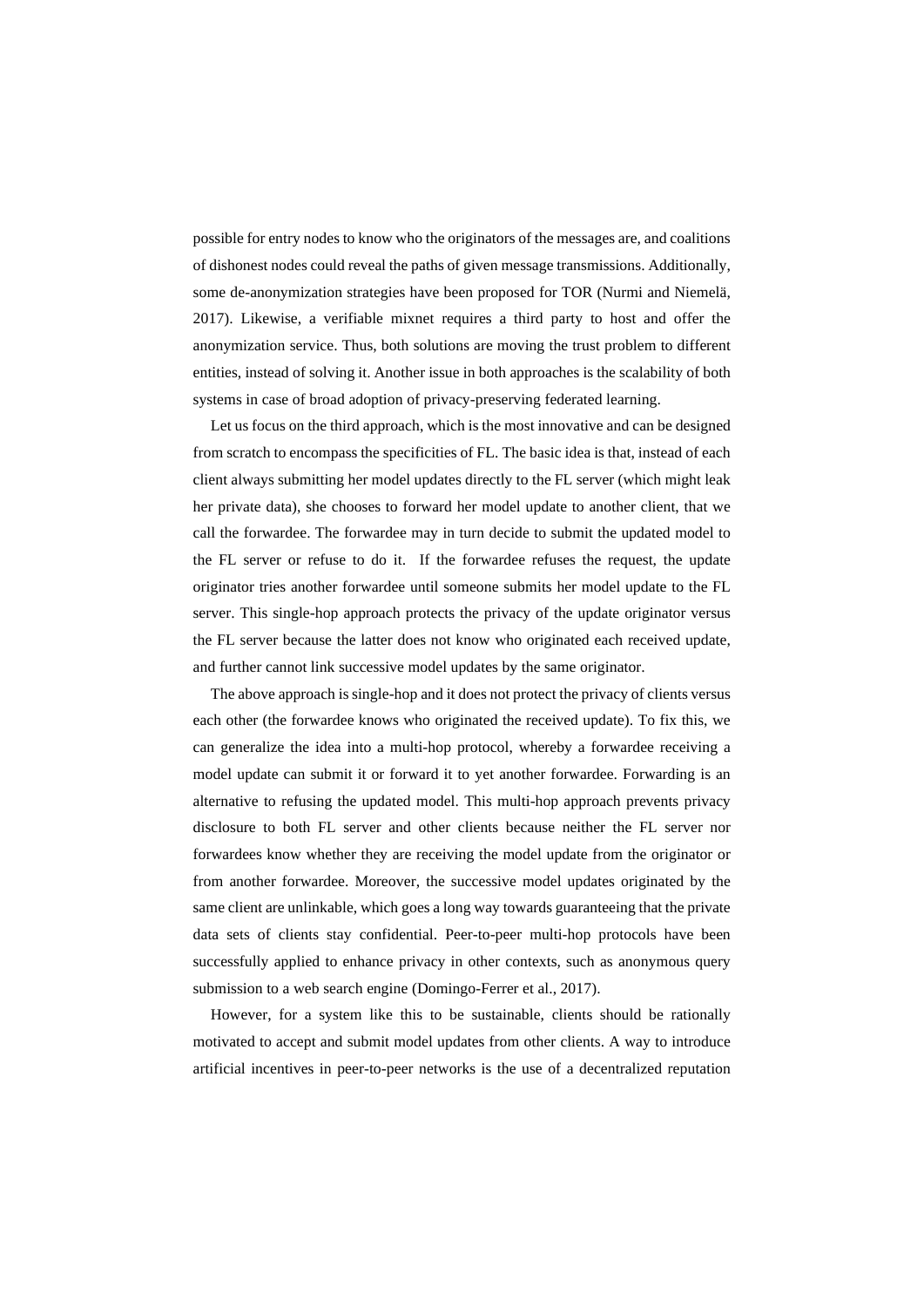mechanism (Domingo-Ferrer et al., 2016). Briefly, if a client has good reputation (because she has sent updates from others) it will be easier for her to preserve her privacy because she will stand more chances that other clients accept submitting her updates. In this way, clients are motivated to maintain a good reputation by sending model updates from other clients. This creates a virtuous cycle called *co-utility* (Domingo-Ferrer et al., 2017) by which all peers involved are rationally motivated to follow the protocols. Reputation can also be employed to punish clients that have been detected to submit malicious updates. For all this to be possible, privacy-preserving rewarding and punishment protocols should be designed.

The proposed solution is satisfactory in terms of privacy with respect to both FL server and other clients. Unlike differential privacy, model updates are not perturbed and thus the accuracy of the model is entirely retained. Moreover, the fact that model updates are neither perturbed nor aggregated allows the FL server to compute statistics on the weights and biases of the client updates in order to detect and discard defective (or malicious) updates. The downside is that peer-to-peer forwarding of updates requires clients to communicate with each other and, therefore, introduces a communication overhead. However, the computational cost incurred by this approach is significantly lower than that of secure aggregation protocols based on SMC, which employ heavy cryptography.

# **6. Conclusions**

Federated learning is vulnerable to Byzantine and model poisoning attacks by design. The implications are either i) failure to converge to an optimal model or ii) vulnerability to the introduction of adversarial learning targets. Fortunately, our experiments have shown that countermeasures against security attacks are effective at thwarting attacks conducted by large coalitions of malicious clients. Among the discussed and tested countermeasures, the Krum aggregation rule offered the best results, both in terms of effectiveness at discarding malicious updates and of low complexity.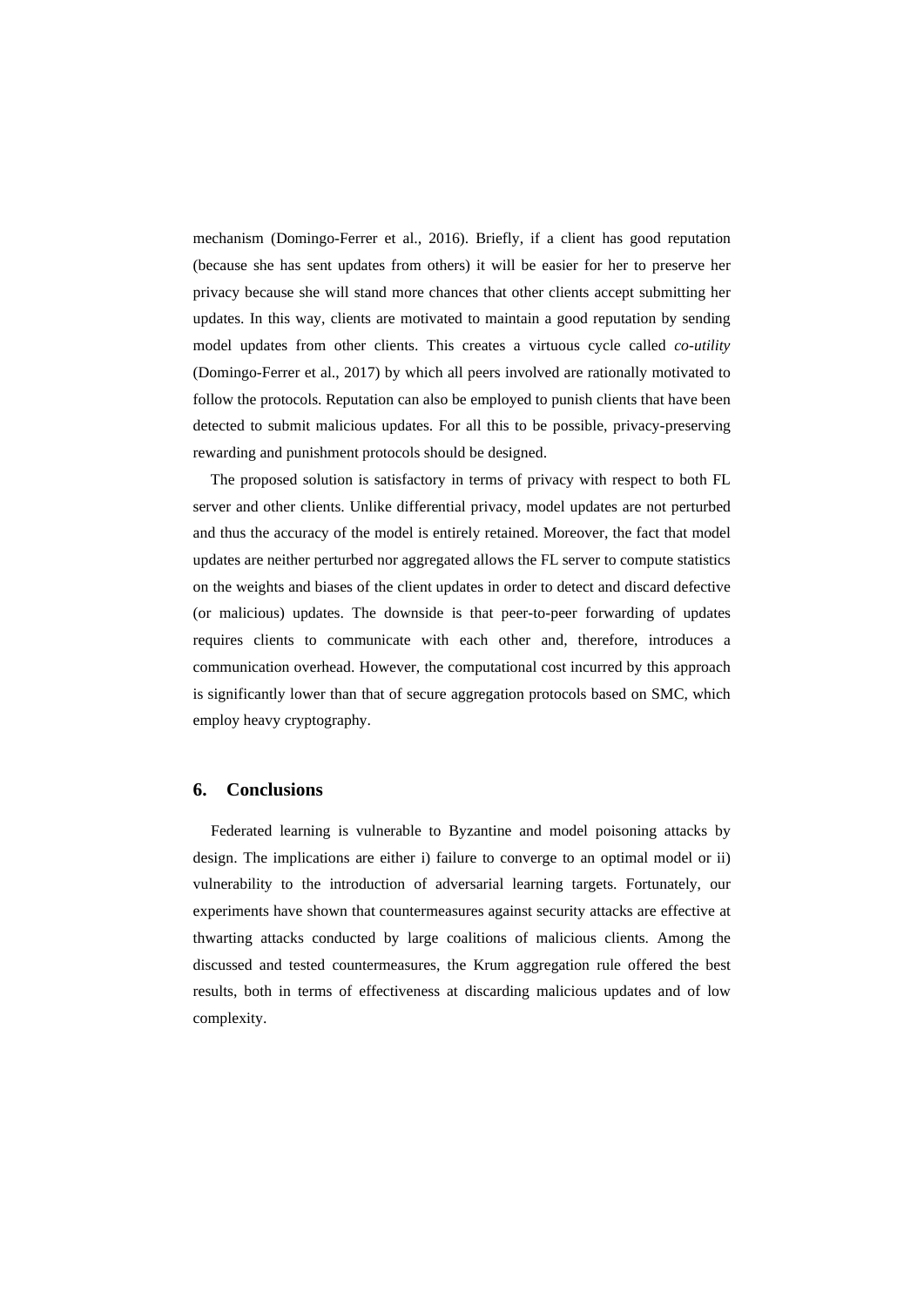However, all these countermeasures require the FL server to access individual updates from the clients. Thus, the protection of the clients' privacy via the use of cryptographic aggregation mechanisms makes the detection of potentially malicious clients impossible. Even though  $\epsilon$ -differential privacy allows protecting the privacy of clients while still allowing server access to individual updates, the distortion added to the updates severely degrades the accuracy of the global model to unacceptable levels.

To tackle the limitations of these privacy-preserving methods (and, therefore, to provide security, privacy and accuracy in FL) we have proposed to break the link between clients and their updates using anonymous communication channels enforced via peer-to-peer decentralized networks, as we discussed in Section 5. These allow detection of potentially malicious clients while protecting client privacy and preserving the accuracy of the model. The challenges to be tackled in order to bring this solution into practice include i) the design of update forwarding and submission protocols, ii) the incorporation of artificial incentives, i.e., reputations, to motivate peers to collaborate according to the protocols and, iii) the design of privacy-preserving protocols to reward good updates and punish bad updates.

### **Acknowledgements**

We gratefully acknowledge support from Huawei Technologies Oy (Finland) (agreement no YBN2019035188), the European Commission (projects H2020-871042 "SoBigData++" and H2020-101006879 "MobiDataLab"), the Government of Catalonia (ICREA Acadèmia Prize to J. Domingo-Ferrer and grant 2017 SGR 705), and the Spanish Government (projects RTI2018-095094-B-C21 "Consent" and TIN2016- 80250-R "Sec-MCloud"). The authors from URV are with the UNESCO Chair in Data Privacy, but the views in this paper are their own and are not necessarily shared by UNESCO.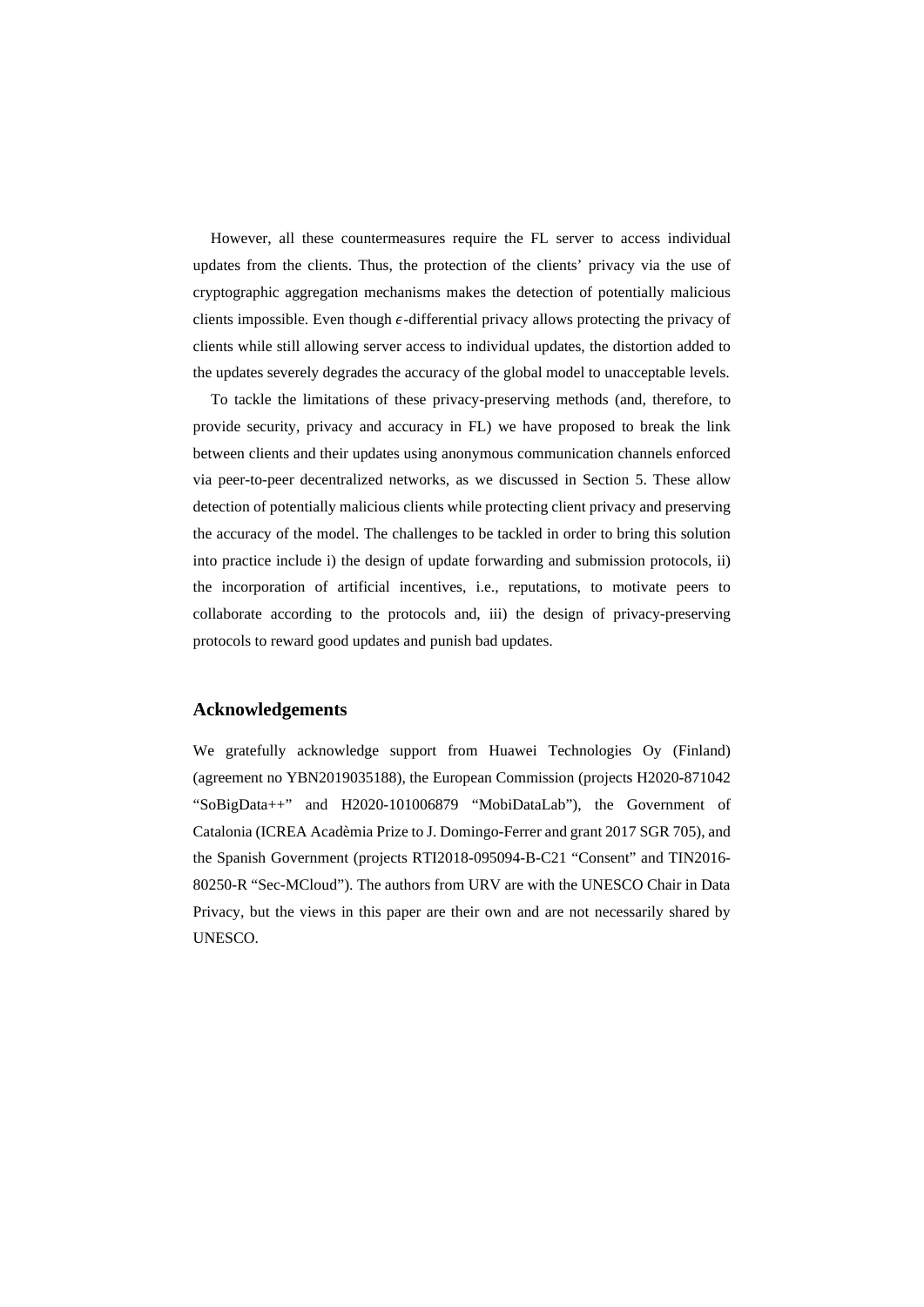# **References**

Ammad-Ud-Din, M., Ivannikova, E., Khan, S.A., Oyomno, W., Fu, Q., Tan, K.E., Flanagan, A., 2019. Federated Collaborative Filtering for Privacy-Preserving Personalized Recommendation System, arXiv:1901.09888.

Bhagoji, A.N., Chakraborly, S., Mittal, P., Calo, S., 2019. Analyzing Federated Learning through an Adversarial Lens, Proceedings of the 36th International Conference on Machine Learning, PMLR 97:634-643.

Bhowmick, A., Duchi, J., Freudiger, J., Kapoor, G., Rogers, R., 2019. Protection Against Reconstruction and Its Applications in Private Federated Learning. arXiv:1812.00984.

Blanchard, P., El-Mhambi, E.-M., Guerraoui, R., Stainer, J., 2017. Machine Learning with Adversaries: Byzantine Tolerant Gradient Descent, Advances in Neural Information Processing Systems 30.

Bonawitz, K., Eichner, H., Grieskamp, W., Huba, D., Ingerman, A., Ivanov, V., Kiddon, C., Konecny, J., Mazzochi, S., McMahan, H.B., Van-Overveldt, T., Petrou, D., Ramage, D., Roselander, J., 2019. Towards Federated Learning at Scale: System Design, arXiv:1902.01046.

Bonawitz, K., Ivanov, V., Kreuter, B., Marcedone, A., McMahan, H.B., Patel, S., Ramage, D., Segal, A., Seth, K., 2017. Practical Secure Aggregation for Privacy-Preserving Machine Learning, Proceedings of the 2017 ACM SIGSAC Conference on Computer and Communications Security, Dallas, Texas, USA, 1175-1191.

Bottou, L., 2010. Large-Scale Machine Learning with Stochastic Gradient Descent, In Proceedings of COMPSTAT'2010 (pp. 177-186).

Chen, Y., Su, L., Xu, J., 2017. Distributed Statistical Machine Learning in Adversarial Settings: Byzantine Gradient Descent. POMACS 25, 1-44.

Danezis, G., Domingo-Ferrer, J., Hansen, M., Hoepman, J.H., Le Métayer, D., Tirtea, R., Schiffner, S., 2015. Privacy and Data Protection by Design - from Policy to Engineering. European Union Agency for Network and Information Security (ENISA), 1-79.

Differential Privacy Team, A., 2017. Learning with Privacy at Scale. [https://machinelearning.apple.com/research/learning-with-privacy-at-scale.](https://machinelearning.apple.com/research/learning-with-privacy-at-scale)

Domingo-Ferrer, J., Farràs, O., Martínez, S., Sánchez, D., Soria-Comas, J., 2016. Selfenforcing Protocols Via Co-utile Reputation Management. Information Sciences 367- 368, 159-175.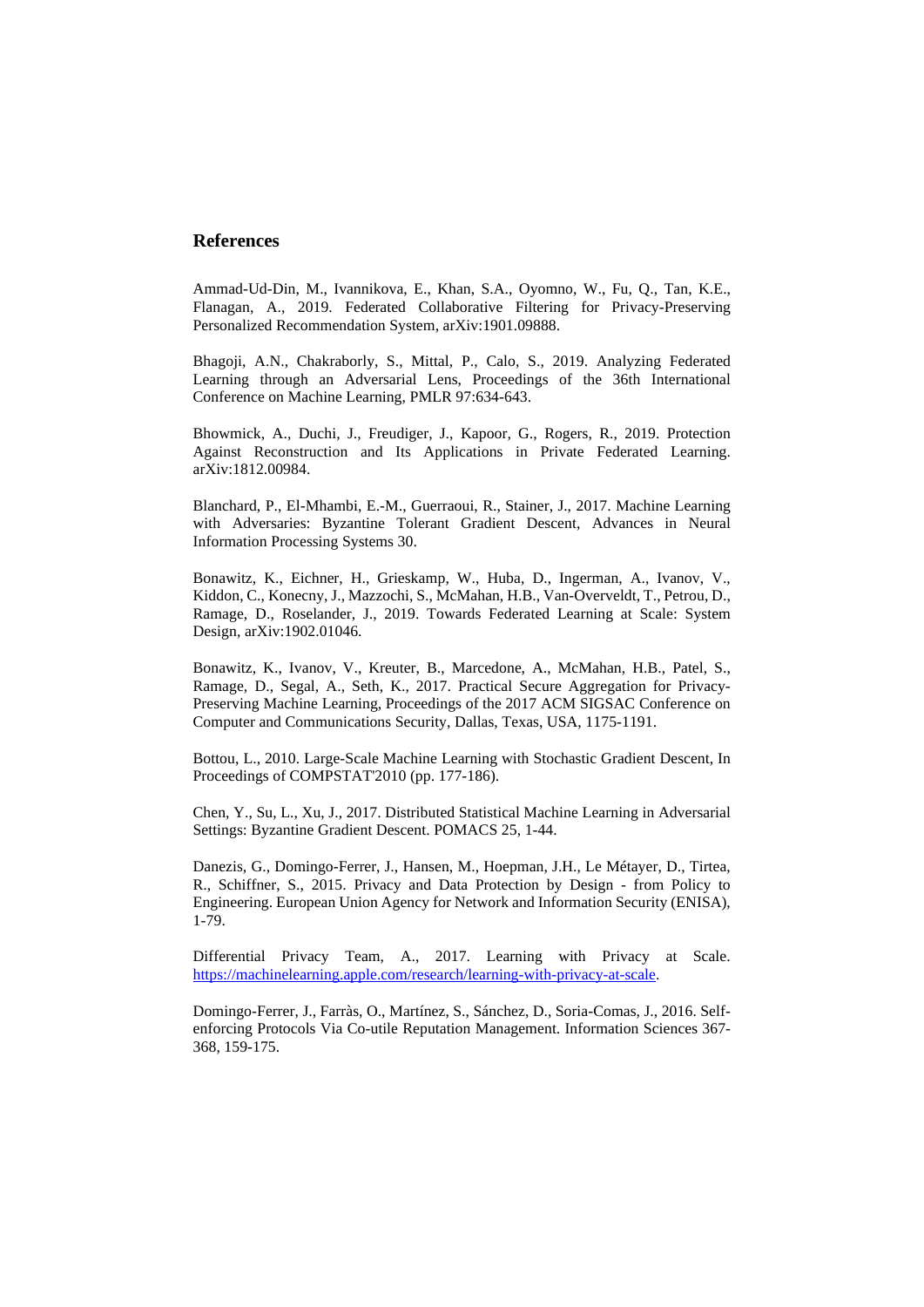Domingo-Ferrer, J., Martínez, S., Sánchez, D., Soria-Comas, J., 2017. Co-Utility: Self-Enforcing Protocols for the Mutual Benefit of Participants. Engineering Applications of Artificial Intelligence 59, 148-158.

Domingo-Ferrer, J., Sánchez, D., Blanco-Justicia, A., to appear. The Limits of Differential Privacy (and its Misuse in Data Release and Machine Learning). Communications of the ACM.

Dwork, C., 2011. A Firm Foundation for Private Data Analysis. Communications of the ACM 54, 86-95.

Flanagan, A., Oyomno, W., Grigoriewsky, A., Tan, K.E., Khan, S.A., Ammad-Ud-Din, M., 2020. Federated Multi-view Matrix Factorization for Personalized Recommendations, arXiv:2004.04256.

Fredrikson, M., Jha, S., Ristenpart, T., 2015. Model Inversion Attacks that Exploit Confidence Information and Basic Countermeasures, CCS '15 Proceedings of the 22nd ACM SIGSAC Conference on Computer and Communications Security, Denver, Colorado, USA, 1322-1333.

Gemulla, R., Nijkamp, E., Hass, P.J., Sismanis, Y., 2011. Large-scale Matrix Factorization with Distributed Stochastic Gradient Descent, Proceedings of the 17th ACM SIGKDD international conference on Knowledge discovery and data mining (pp. 69-77) ACM.

Goodfellow, J., Pouget-Abadie, J., Mirza, M., Xu, B., Warde-Farley, D., Ozair, S., Courville, A., Bengio, Y., 2014. Generative Adversarial Nets, Advances in Neural Information Processing Systems 27 (NIPS). Curran Associates, Inc., pp. 2672-2680.

Haykin, S., 2010. Neural Networks and Learning Machines. 3/E. Pearson Education India, 1-906.

Hitja, B., Ateniese, G., Perez-Cruz, F., 2017. Deep Models Under the GAN: Information Leakage from Collaborative Deep Learning, CCS '17 Proceedings of the 2017 ACM SIGSAC Conference on Computer and Communications Security, Dallas, Texas, USA, 603-618.

Kairouz, P., McMahan, H.B., Avent, B., Bellet, A., Bennis, M., Bhagoji, A.N., Bonawitz, K., Charles, Z., Cormode, G., Cummings, R., D'Oliveira, R.G.L., El Rouayheb, S., Evans, D., Gardner, J., Garrett, Z., Gascón, A., Ghazi, B., Gibbons, P.B., Gruteser, M., Harchaoui, Z., He, C., He, L., Huo, Z., Hutchinson, B., Hsu, J., Jaggi, M., Javidi, T., Joshi, G., Khodak, M., Konecny, J., Korolova, A., Koushanfar, F., Koyejo, S., Lepoint, T., Liu, Y., Mittal, P., Mohri, M., Nock, R., Ozgur, A., Pagh, R., Raykova, M., Qi, H., Ramage, D., Raskar, R., Song, D., Song, W., Stich, S.U., Sun, Z., Suresh, A.T., Tramér, F., Vepakomma, P., Wang, J., Xiong, L., Xu, Z., Yang, Q., Yu, F.X., Yu, H., Zhao, S., 2019. Advances and Open Problems in Federated Learning. arXiv:1912.04977.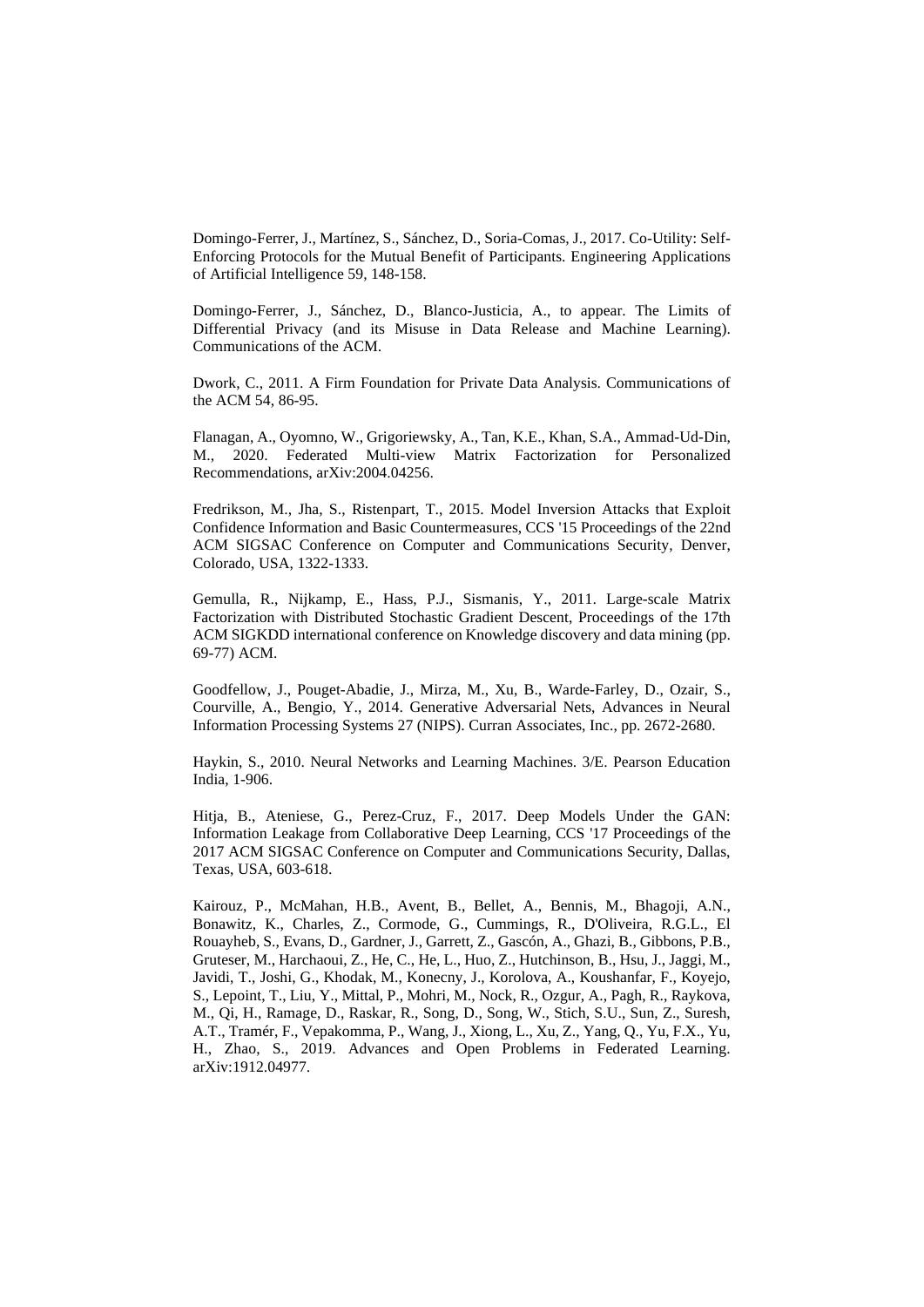Lamport, L., Shostak, R., Pease, M., 1982. The Byzantine Generals Problem. ACM Transactions on Programming Languages and Systems (TOPLAS) 4, 382-401.

Leroy, D., Coucke, A., Lavril, T., Gisselbrecht, T., Dureau, J., 2019. Federated Learning for Keyword Spotting, In IEEE International Conference on Acoustics, Speech and Signal Processing (ICASSP), 6341-6345

Li, T., Sanjabi, M., Beirami, A., Smith, V., 2020. Fair Resource Allocation in Federated Learning, In International Conference on Learning Representations (ICLR).

McMahan, B., Moore, E., Ramage, D., Hampson, S., Aguera y Arcas, B., 2017. Communication-Efficient Learning of Deep Networks from Decentralized Data, Proceedings of the 20th International Conference on Artificial Intelligence and Statistics, PMLR 54:1273-1282.

McMahan, H.B., Andrew, G., 2018. A general approach to adding differential privacy to iterative training procedures, In Privacy Preserving Machine Learning (PPML), [https://ppml-workshop.github.io/ppml/ppml18/.](https://ppml-workshop.github.io/ppml/ppml18/)

Melis, L., Song, C., De Cristofaro, E., Shmatikov, V., 2019. Exploiting Unintended Feature Leakage in Collaborative Learning, In IEEE Symposium on Security and Privacy, 691-706.

Nurmi, J., Niemelä, M.S., 2017. Tor de-anonymisation techniques., International Conference on Network and System Security, pp. 657-671. Springer, Cham.

Radford, A., Metz, L., Chintala, S., 2016. Unsupervised Representation Learning with Deep Convolutional Generative Adversarial Networks, 4th International Conference on Learning Representations (Poster).

Salimans, T., Goodfellow, I., Zaremba, W., Cheung, V., Radford, A., Chen, X., 2016. Improved Techniques for Training GANs, Advances in Neural Information Processing Systems, 2234-2242.

Shokri, R., Shmatikov, V., 2015. Privacy-Preserving Deep Learning, CCS '15 Proceedings of the 22nd ACM SIGSAC Conference on Computer and Communications Security, Denver, Colorado, USA, 1310-1321.

Triastcyn, A., Faltings, B., 2019. Federated Learning with Bayesian Differential Privacy, In IEEE International Conference on Big Data, 2587-2596.

Wang, Z., Song, M., Zhang, Z., Song, Y., Wang, Q., Qi, H., 2019. Beyond Inferring Class Representatives: User-Level Privacy Leakage From Federated Learning, In IEEE Conference on Computer Communications (INFOCOM), 2512-2520, Paris, France.